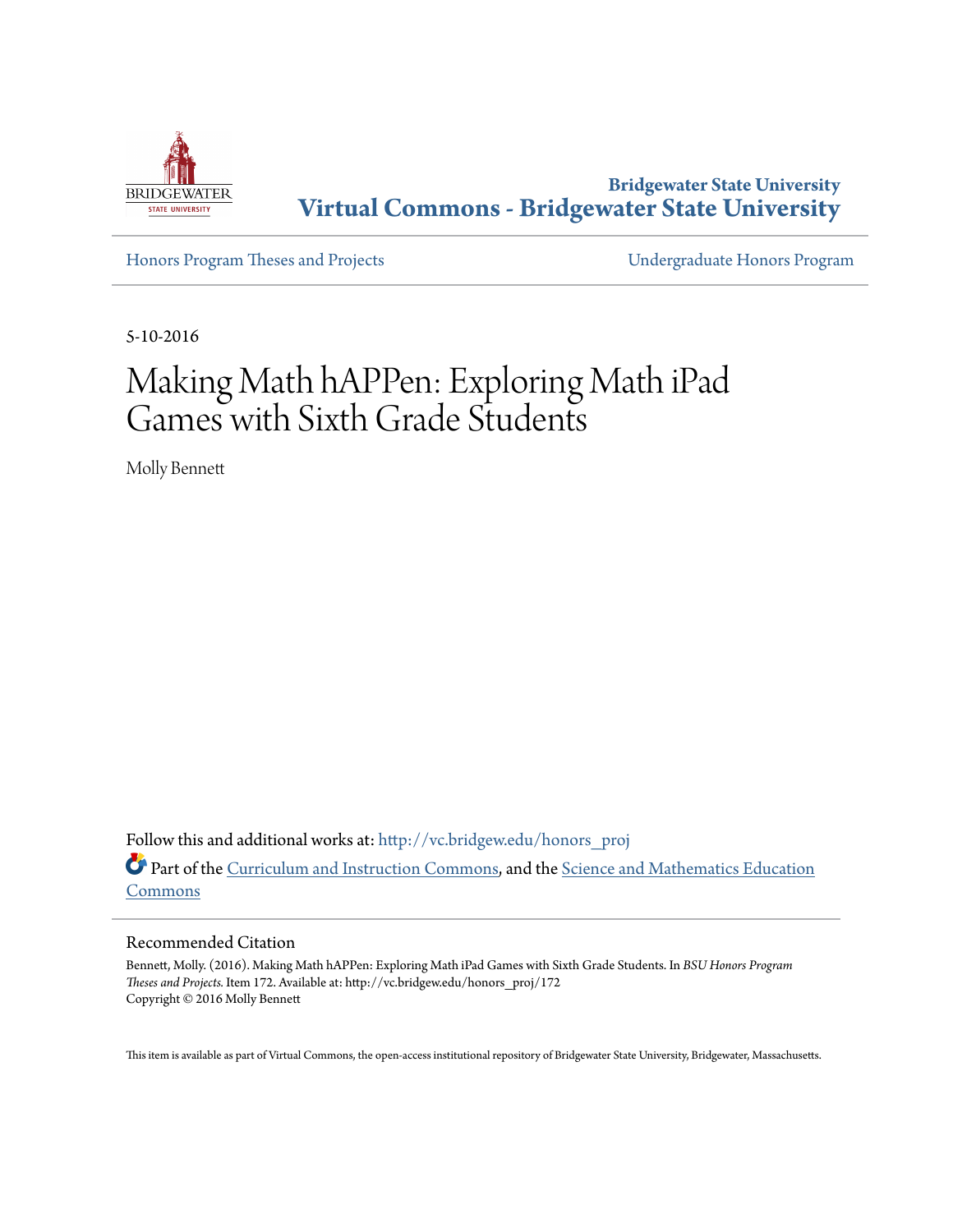Making Math hAPPen: Exploring Math iPad Games With Sixth Grade Students

Molly Bennett

# Submitted in Partial Completion of the Requirements for Commonwealth Honors in Elementary Education

Bridgewater State University

May 10, 2016

Dr. Patricia Emmons, Thesis Director Andrea Cayson, Committee Member Dr. Shannon Lockard, Committee Member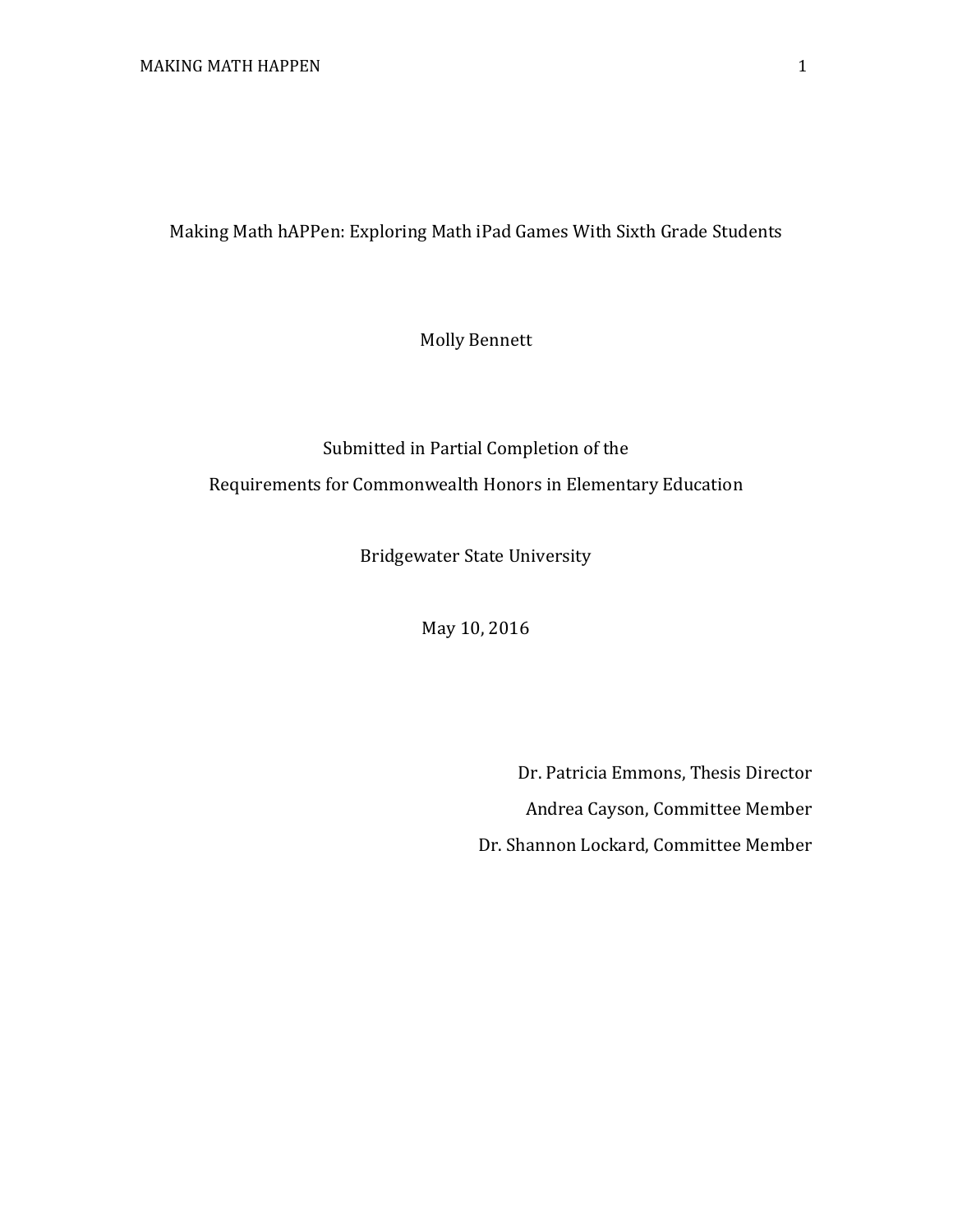#### **Abstract**

Technology is a great resource for teachers. It can enhance lessons, activities, assessment and general functions of the classroom. The use of technology in education can be beneficial, but may present challenges for pre service and in service teachers. Integrating technology in the classroom is the foundation of teaching. However, research on iPad use in the classroom is quite limited. This qualitative research study took place at a K-8 school in Southeastern, Massachusetts. A study group of five sixth grade students was chosen by the classroom teacher. The teacher selected the students by looking at their standardized test scores, class performance, motivation for learning and attitude towards math. Three iPad game apps, "Coop Fractions", "Battle Station" and "Zap Zap Fractions" were selected by the researcher from a variety of math game apps that were previously rated by pre service, classroom, and technology teachers, as well as university math educators. Each of the apps focuses on comparing fractions and ordering fractions and decimals on a number line. Each student interacted with the apps in twenty minute time spans. The researcher and the classroom teacher observed the students interacting with the apps. The sessions were audio and video recorded. Data was collected using observation, anecdotal records and video. Time sampling was used to collect, code, and analyze student behaviors. The results of this study may help teachers develop strategies to effectively incorporate iPad game apps in their math instruction as a means to improve standardized test scores, class performance, motivation for learning and students' attitude towards math. It may also help teachers in their role as learners, constantly working to improve their craft.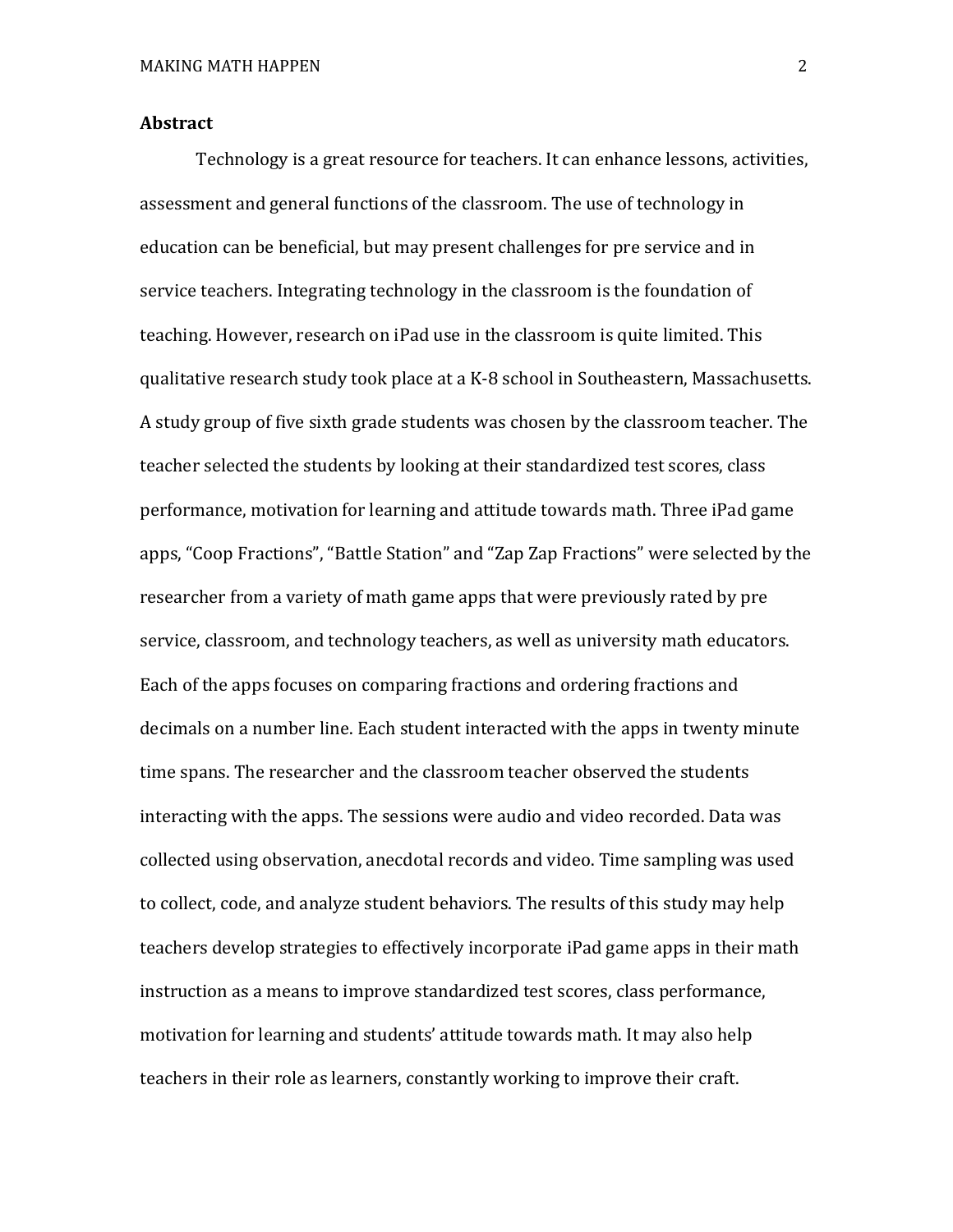#### **Literature Review**

Teachers are challenged by their obligation to standards based instruction and to implement a successful system of teaching, assessing and grading that will ensure students meet their educational goals based on grade level and content. Teachers are given national as well as state mandated math standards that they are expected to teach and have their students master by the end of each school year. One of the more difficult pieces to this that goes hand in hand with educational success is keeping students engaged with innovative lessons. This is where technology can be one of the most important parts of current educational craft.

Technology is something that is becoming prevalent in our society's daily life. It fills our media reports, conversations and has now infiltrated our classrooms. Technology has become a crucial piece of our education system, revolutionizing instruction, assignments, presentations and the daily functionality of the classroom. Its integration is growing rapidly and in all subjects in our schools. The current generation of students is so accustomed to using technology in their daily lives. Using technology comes naturally to these students. These students will most likely need to use technology in their future careers, so it only makes sense to incorporate these tools into the learning process now (Ingraham, 2013).

According to Zhang, Trussell, Gallegos & Asam (2015), "technology is essential in teaching and learning mathematics; it influences the mathematics that is taught and enhances students' learning". Technology allows for students to learn independently and without the help of a teacher, with limitless options for the exploration of new knowledge. Students can communicate with peers across the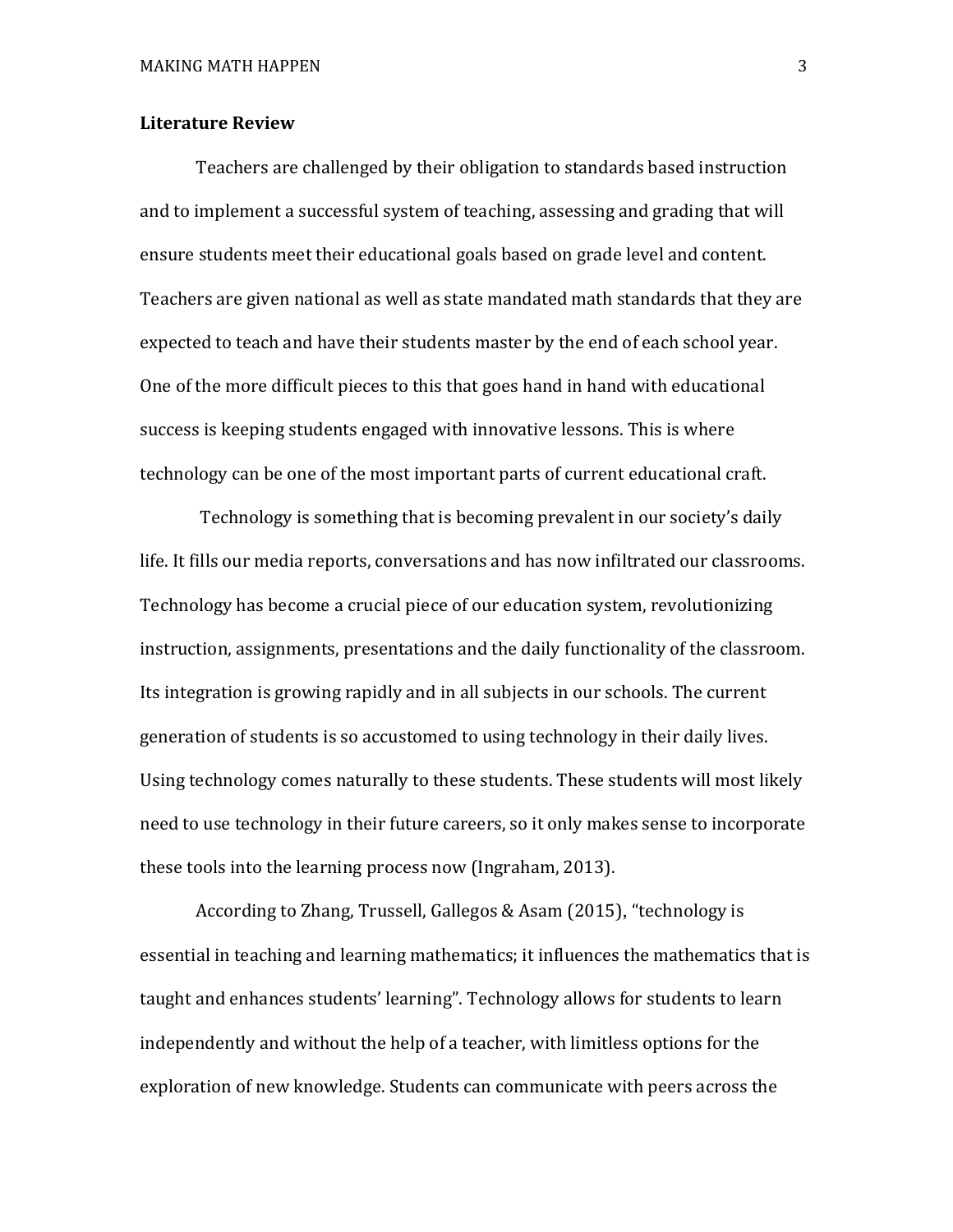MAKING MATH HAPPEN 4

world through blogs and social media, learning about culture and other places along the way. Aside from independent exploring, students can create artifacts and convey their knowledge in unique and engaging ways like webpages, discussion forums, etc. (Hickey, 2014) as well as practice new concepts with math game apps. Technology also allows teachers to make a richer variety of content available to students more so than traditional methods of instruction or the use of books and printed material. It allows for new methods of assessment and the ability to save student artifacts for future use (Hickey, 2014). Technology gives students the chance to develop flexibility in their thinking and stimulates their imagination (Bhagat & Chang, 2014). It allows them to focus on decision-making, reflection, reasoning and problem solving, opening many new doors in education while helping students meet their educational goals in a fun and interactive way (Ingraham, 2013).

The iPad has been linked to improvements in academic performance, added instructional flexibility and resource efficiency ("iPad in Education", 2014). Many districts across the nation are implementing iPad programs in their schools and even some one-to-one student to iPad programs. The iPad is becoming a popular classroom tool. Some studies have shown that students are more motivated when using iPads and the quality and standard of student work with iPads is on the rise (Walsh, 2012). iPads have proven to be a great addition to the classroom, giving students the power to acquire and manipulate information at their fingertips and to do so in their own way. The iPad is a "tool to think with" and is revolutionizing classrooms (Johnson, 2012).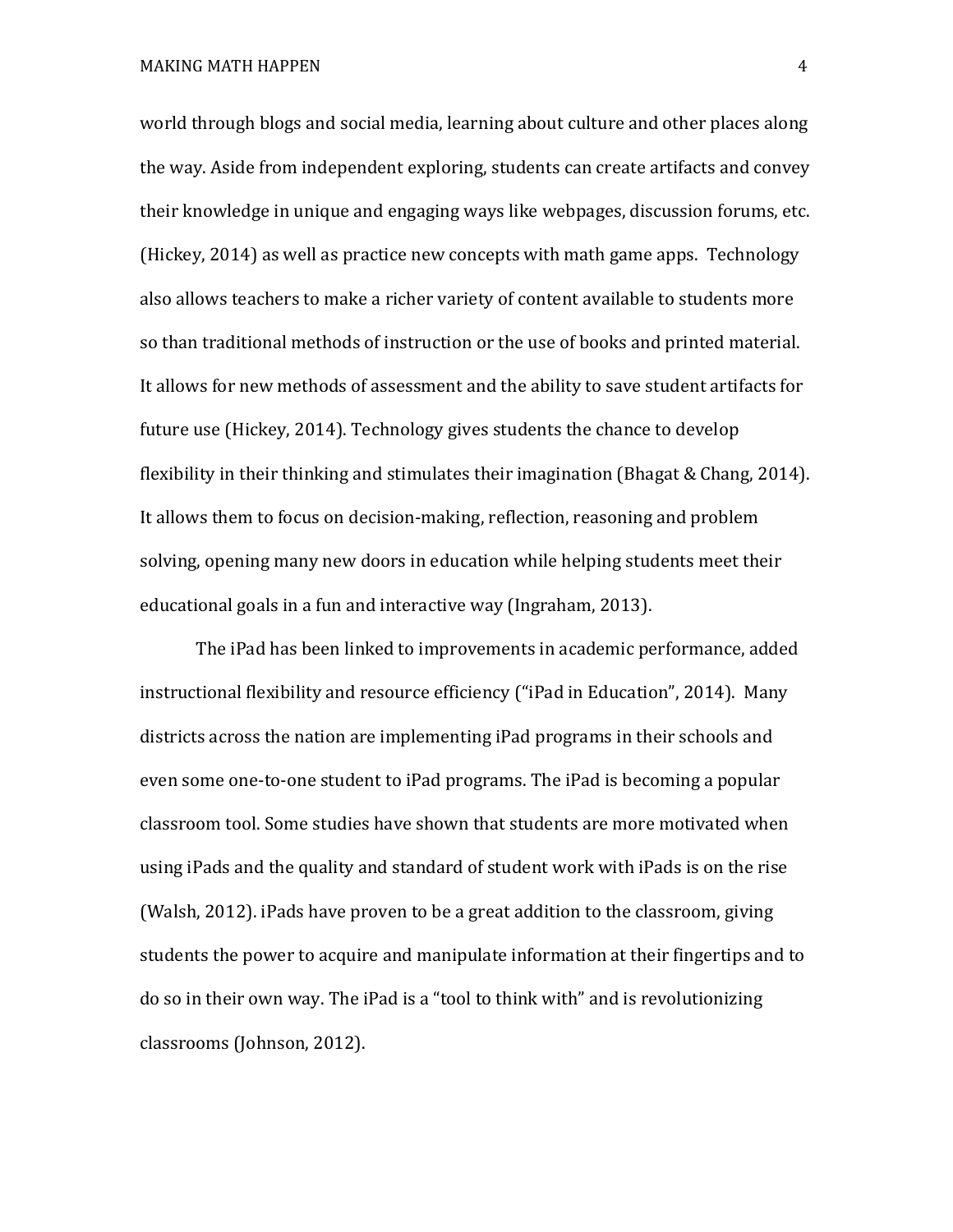Researchers who studied the effects of iPad use in math instruction came to several conclusions. The researchers expressed that not only did the students develop their content knowledge, but also their ability to perform. The iPad allows each student to bring their own skills to each problem and provides a wide variety of learning resources based on student need (Lee & Liu, 2013).

Several schools have integrated iPads into their math instruction. A middle school in Maryland reported one hundred seventy-five percent more students were labeled as "advanced" based on math test scores over three years compared to students at similar schools in their area who were not using iPads ("iPad in Education", 2014). The teachers in this school refer to iPads as a tool that allows students to "stay engaged, create, explore and learn in new ways" (iPad in Education", 2014). Reports from a school district in New York report that students in grades three through seven who scored "proficient" in math on standardized tests increased nine percent from 2012 to 2014. The district commented on the results saying that using iPads increased student engagement in learning as well as their motivation to learn, thus improving their mastery of the content (iPad in Education", 2014). Overtime, several studies and experiments done with iPads in math instruction have proven that, "technology is essential in teaching and learning mathematics [and] it influences the mathematics that is taught and enhances students' learning" (Zhang, Trussell, Gallegos & Asam, 2015).

The increased student performance that teachers have seen when using iPads in their math instruction correlates directly with the iPad's ability to engage users and allow them to interact with mathematical content. Students in this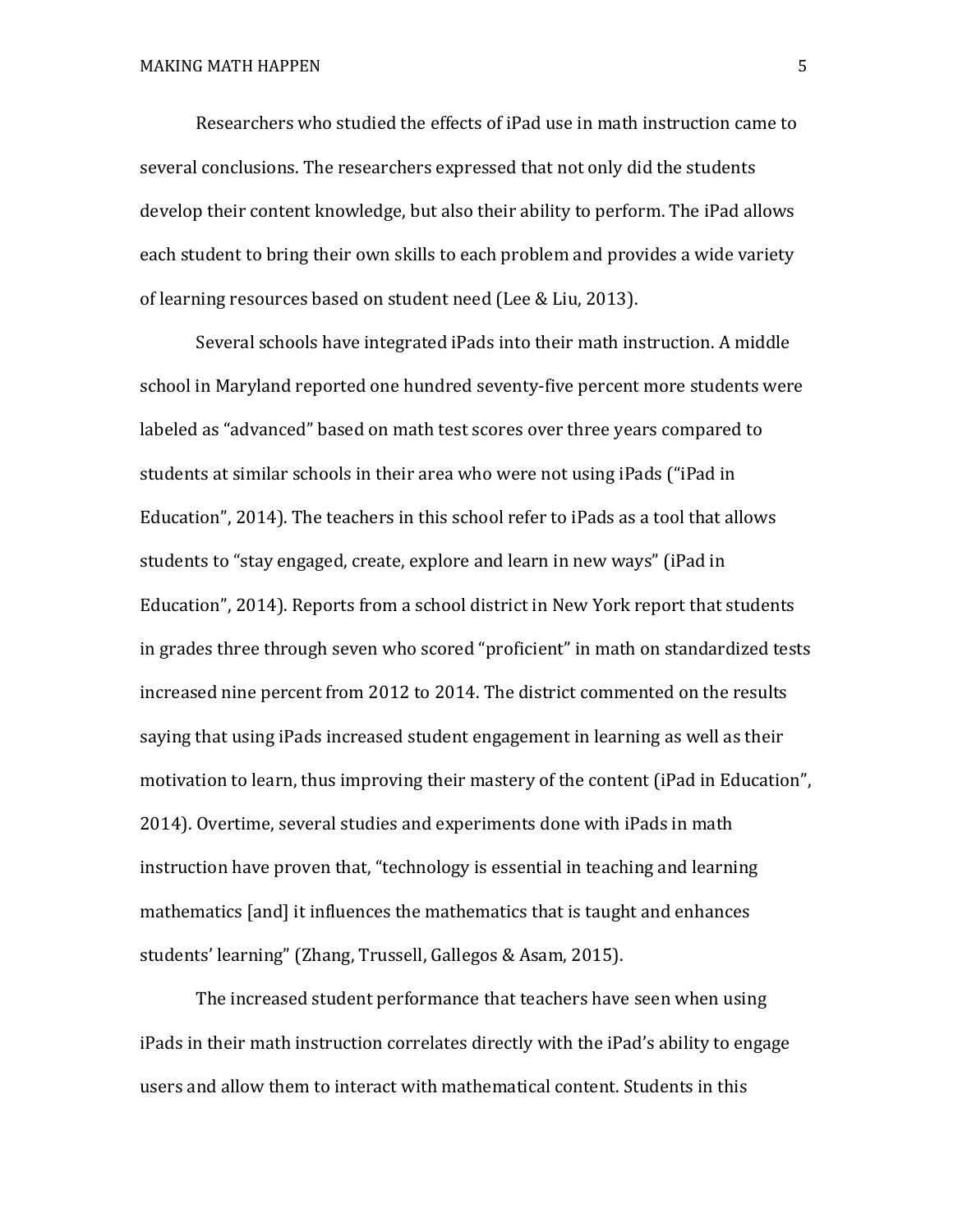generation are typically willing to use technology whenever possible (Powell, 2014). Therefore, simply allowing them to play a game on an iPad to practice math content is automatically more appealing than traditional drill and practice.

There are several different methods to evaluate iPad game applications for their use in math instruction. A study done by Cayton-Hodges, Feng & Pan in 2015 focused on rating the apps based on a variety of different categories. The first category evaluates the mathematical content in the app. This research focused on evaluating two parts of mathematical content; its accuracy and its mathematical richness. In most cases, the mathematical content in an app may appear to be accurate, but can sometimes be sacrificed to accommodate a design decision. For example, if the goal of an app is to have users solve equations for an unknown, they must allow the user to multiply both sides of the equation by the same number, as well as divide both sides by a number. In the 2015 study, Cayton-Hodges, Feng & Pan describe an app called DragonBox Algebra, in which the user is not able to do this, thus preventing them from being able to get all solutions to the unknown. In addition to content an app that rates highly in mathematical richness helps the user develop meaning in the content through connecting math topics in many different ways and representations. For example, an app could show an answer to a problem algebraically, graphically, pictorially, etc. to allowing users to look at solutions from many different angles. Mathematical richness also includes whether or not the app asks the users to explain or reflect why specific procedures or strategies work or do not work (Cayton-Hodges, Feng & Pan, 2015).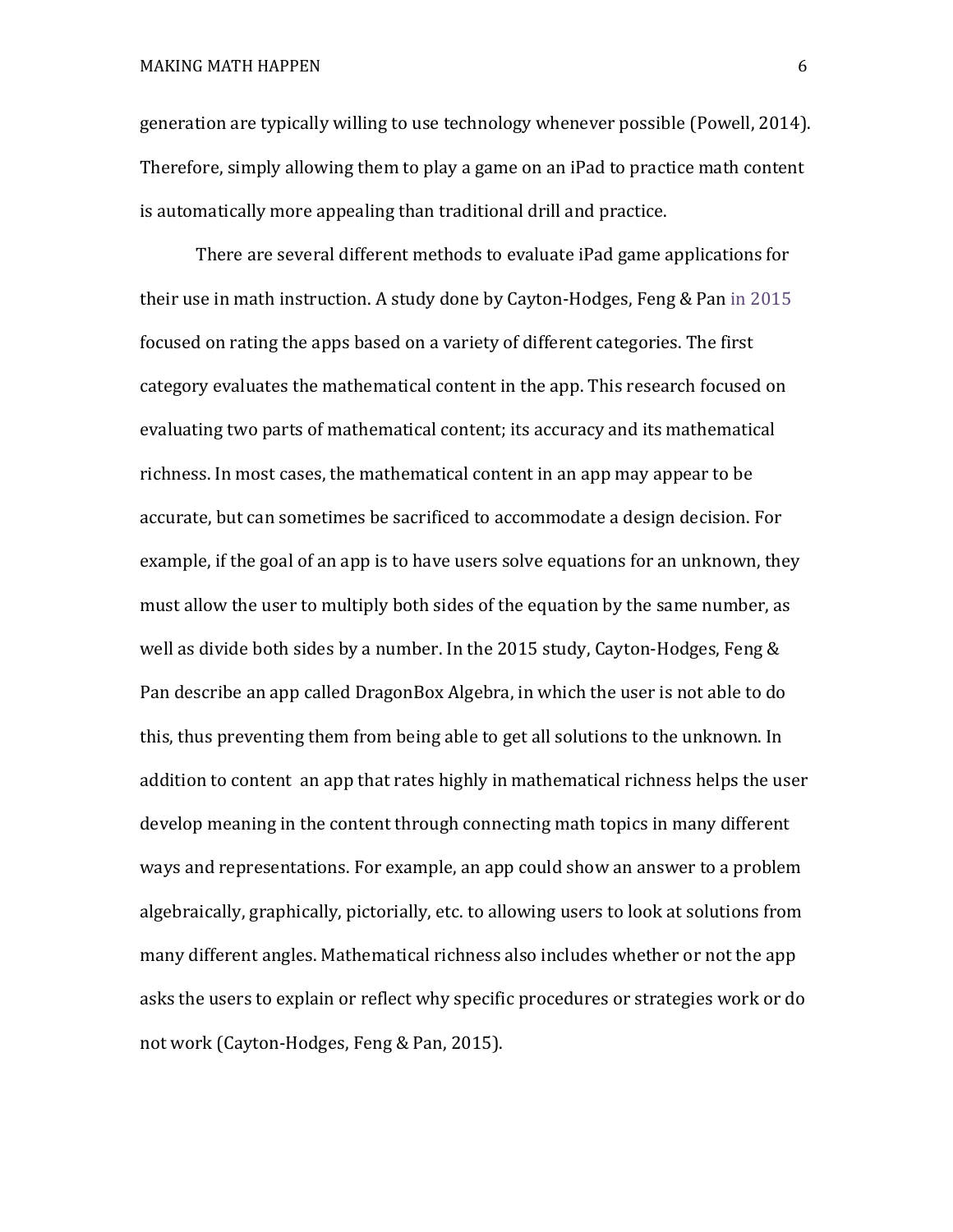A second category in this study that was used was evaluating the mode of interactions, which contributes to the users motivation to continue using the app. A variety in the way a question is asked and the layout in which possible answers are presented largely contribute to the interest and motivation a user has in a math app. This can include users having to use manipulatives and drag and drop their answers, graph their answer or choose from a list of given answers. It is also important for apps to ask questions in different forms like short answer, fill in the blank, multiple choice, etc. (Cayton-Hodges, Feng & Pan, 2015). Including variations in several aspects of a math application is motivating to the users and peaks their interest in continuing to use the app.

In addition, the feedback an app outputs is also an important category of math apps. Feedback can be examined in several different ways; its relevance to the content, its timeliness, and the types of feedback given. It is important that the feedback an app does give is relevant to the users' performance and relates to the content. The feedback should be timely so the reader knows exactly what the feedback is referring to. Timely feedback might also encourage students to practice or play the game more than once in a siting. This is less likely to happen with traditional practice methods because it is harder for students to get feedback quickly with paper and pencil methods (Zhang, Trussell, Gallegos & Asam, 2015). Presenting the feedback in a variety of ways is also important to engage the user, meaning the app should present positive feedback when a problem is answered correctly in addition to notifying the user for an incorrect answer. The more rewarding and exciting the feedback is, the more motivated and interested the user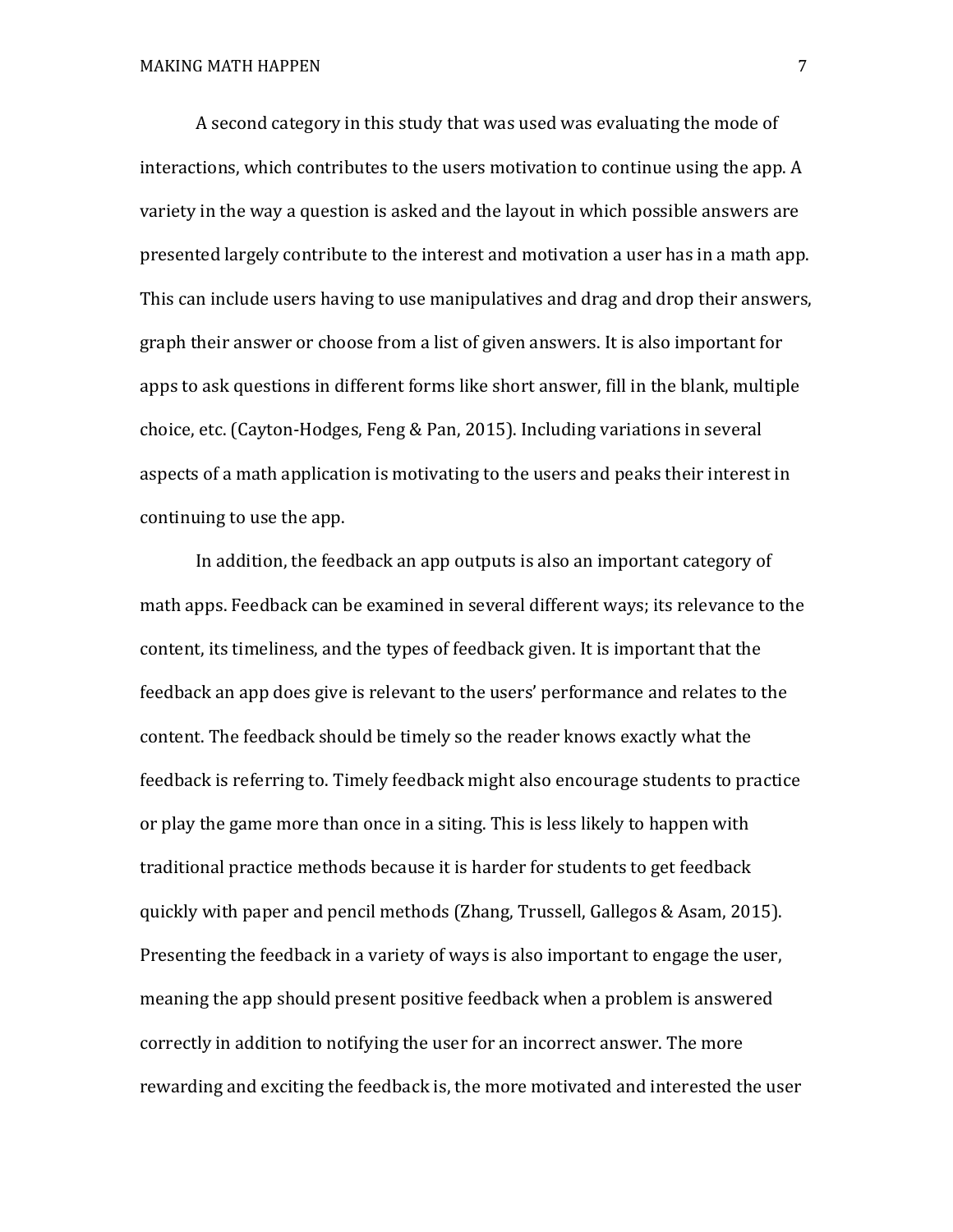is to continue to use the app. Each of these categories are important aspects to a successful, interesting and mathematically meaningful app.

The development of math apps is still in its beginning stages and there is limited research about how to best integrate iPad apps in math instruction. The expectations that teachers have for the ability to use iPads in their classroom are sometimes unrealistic (Cayton-Hodges, Feng & Pan 2015).

iPads are proven to be beneficial to students in the classroom in a variety of ways. They greatly improve student engagement and interest, thus resulting in better quality work and increased learning. The purpose of this study is to examine students' behaviors as they use iPad apps and analyze the behavior patterns. This study will compare the behaviors of the same students interacting with several different apps, as well as to compare behavior patterns of multiple students using the same app.

#### **Methodology**

#### *Setting:*

This study took place at a K-8 school in a city in Southeastern, Massachusetts. This district is home to about 100,000 residents and there are 17,000 students in grades Pre-K-12. The district is a Title 1 district. The school in which this study was conducted services approximately 1,200 students in grades Kindergarten through grade 8. Most students in the school are African American, White or Hispanic, roughly 61%, 18% and 15%, respectively. Approximately 55% of students are considered economically disadvantaged, about 7% are considered students with disabilities and 22% of students are English Language Learners.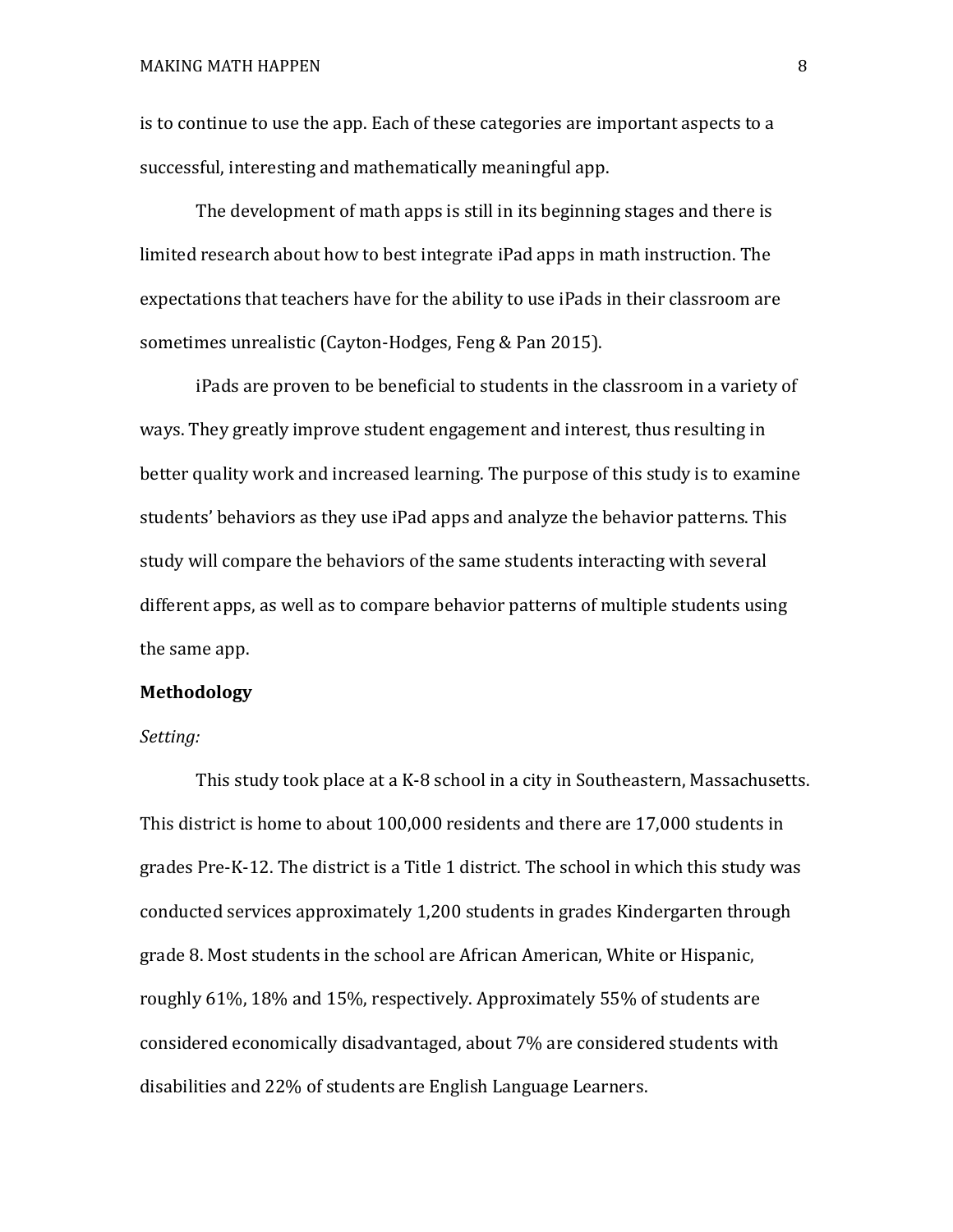In the sixth grade class from which the study group was chosen from, there were twenty-eight students. There were twenty girls and eight boys in the class. *Participants:*

From this class, five students were chosen as the study group. These students were chosen by the classroom teacher based on their standardized test scores, class performance, motivation for learning and attitude towards math.

In this particular district, all students in the sixth grade take the same performance test at the end of each unit. These tests assess their progress in the sixth grade curriculum and the scores are compared to students across the district. The students in this district also take the Partnership for Assessment of Readiness for College and Careers (PARCC) test that is administered by the state of Massachusetts. There are five levels that students can be placed in based on their PARCC results. If a student scores in level one, they have not met expectations. A student scoring in level two partially met expectations, a level three, approaching expectations, a level four met the expectations and a level five the student has exceeded the expectations.

This class of twenty-eight students are that highest performing sixth graders of all one hundred sixth graders in the school. However, the five students, three girls and two boys chosen by the classroom teacher to participate in this study are the students that are slightly below grade level in math.

Student A is quiet and shy but participates in class discussions on occasion. This student follows instructions and completes work but can sometimes be unorganized and lose assignments. Student A struggles with test taking and math is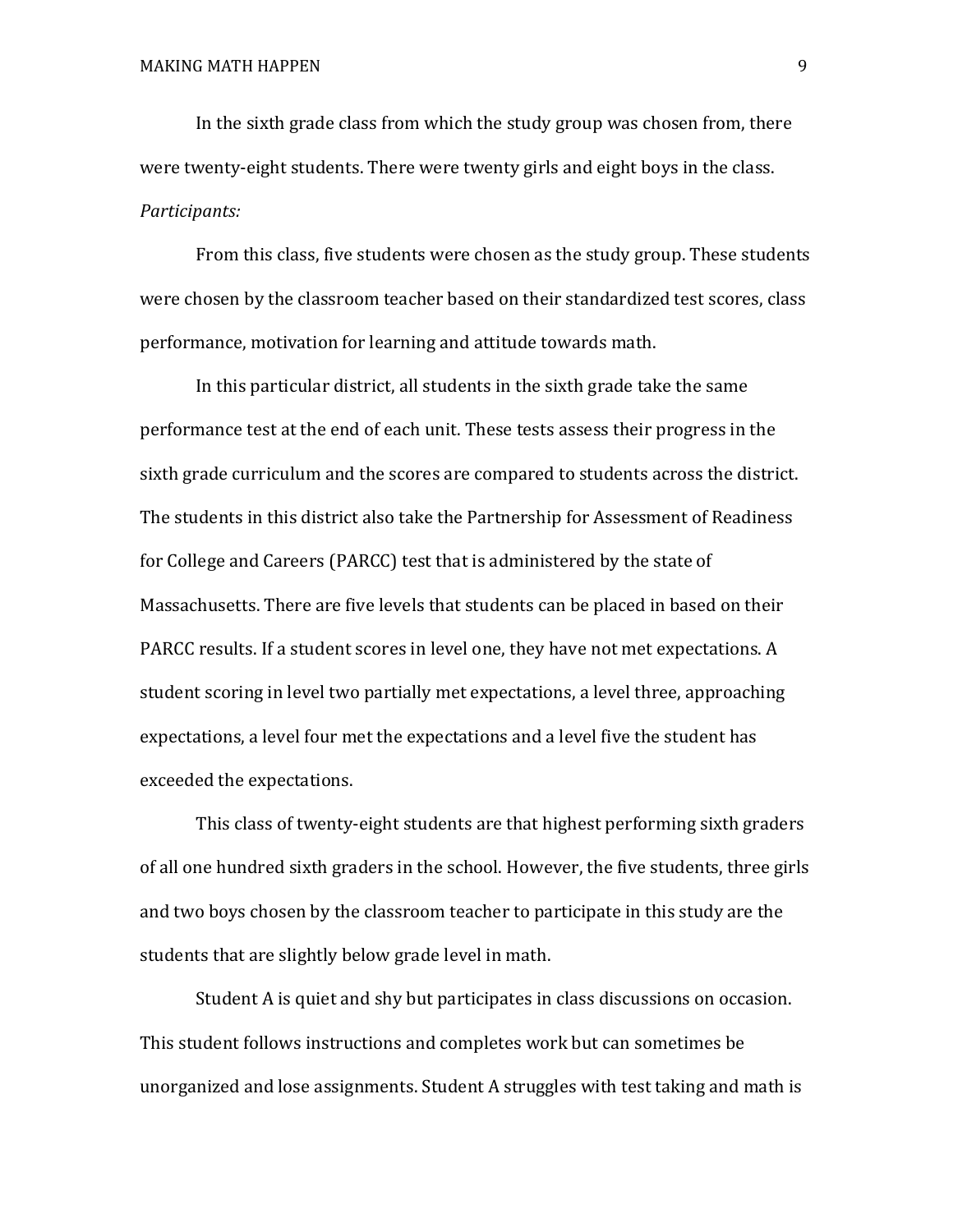not their strongest subject. The average test scores for the three units thus far in sixth grade is a 71. In fifth grade, Student A took the PARCC Assessment and was deemed a level three, indicating that the student is "approaching expectations".

Student B is very hard working, quiet, shy and typically likes to work on their own, but has no problem socializing with other students at times. Student B occasionally voluntarily participates in class discussions and offers answers to questions. Their average test scores for the three units thus far in sixth grade is an 85. In grade 5, Student E attended school in another district, which did not administer the PARCC assessment.

Student C is quiet and soft-spoken but will volunteer and participate in class. Student C is hard working and is not afraid to ask questions in class, something that the teacher encourages of all students. Student C has averaged an 87 on the three unit tests thus far in grade six. In fifth grade, Student C took the PARCC Assessment. Based on the results of the exam, Student C was deemed to be a level three, indicating that they are "approaching expectations".

When called on, Student D will answer questions in class but does not typically volunteer in class discussions. However, they always follow instructions and often finish work early. Student D has a unit test average of a 78 thus far in sixth grade. In fifth grade, Student D took the PARCC Assessment. Student D was placed in level four, indicating that the student met the expectations.

Student E can be shy and reserved throughout instructional time but is also very animated. Sometimes Student E participates in class but is typically quiet and focused, doing their work. Thus far in sixth grade, Student E has a unit test average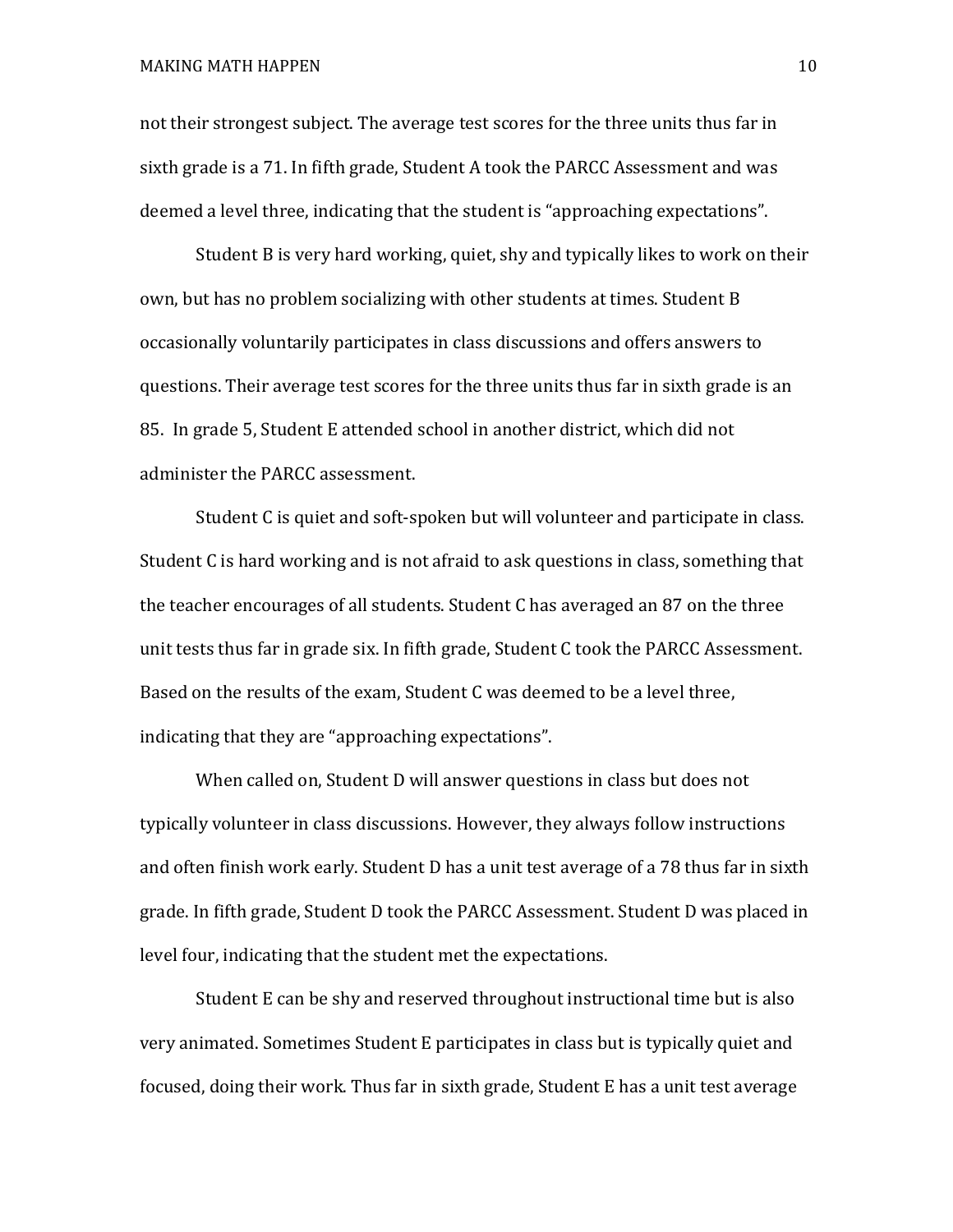of an 82. In grade 5, Student E attended school in another district, which did not administer the PARCC assessment.

#### *Procedures:*

The researcher is a student teacher in this class and was placed there by her university. After an initial meeting with the classroom teacher, it was determined that the study would begin while the students were working on a unit focusing on fractions. The researcher and the classroom teacher then discussed the topics that students often had trouble with and selected one topic; ordering and comparing fractions and decimals. Therefore, all apps reviewed by the researcher for use with the students focused on comparing and ordering fractions and decimals.

The researcher researched different math apps that focused on comparing fractions and ordering fractions and decimals. Eight apps were selected, downloaded, and reviewed: Coop Fractions, Zap Zap Fractions, Oh No! Fractions, Pizza 1, Fraction Lite, zMath Fractions, Zap Zap Math and Battle Station.

In order to qualify to be rated, the app had to be free with no constraints on number minutes or turns that could be taken in one day. Because of this, the apps available to use in the study were quite limited. The apps that appeared to be the most interactive and user friendly were typically not free.

Of the eight apps, the researcher chose four to be rated by two pre-service teachers, two math educators, two higher education math professors, two technology teachers and two math curriculum directors using a likert scale (Appendix A). The likert scale assessed the apps' mathematical content, user interactions and engagement, feedback and versatility.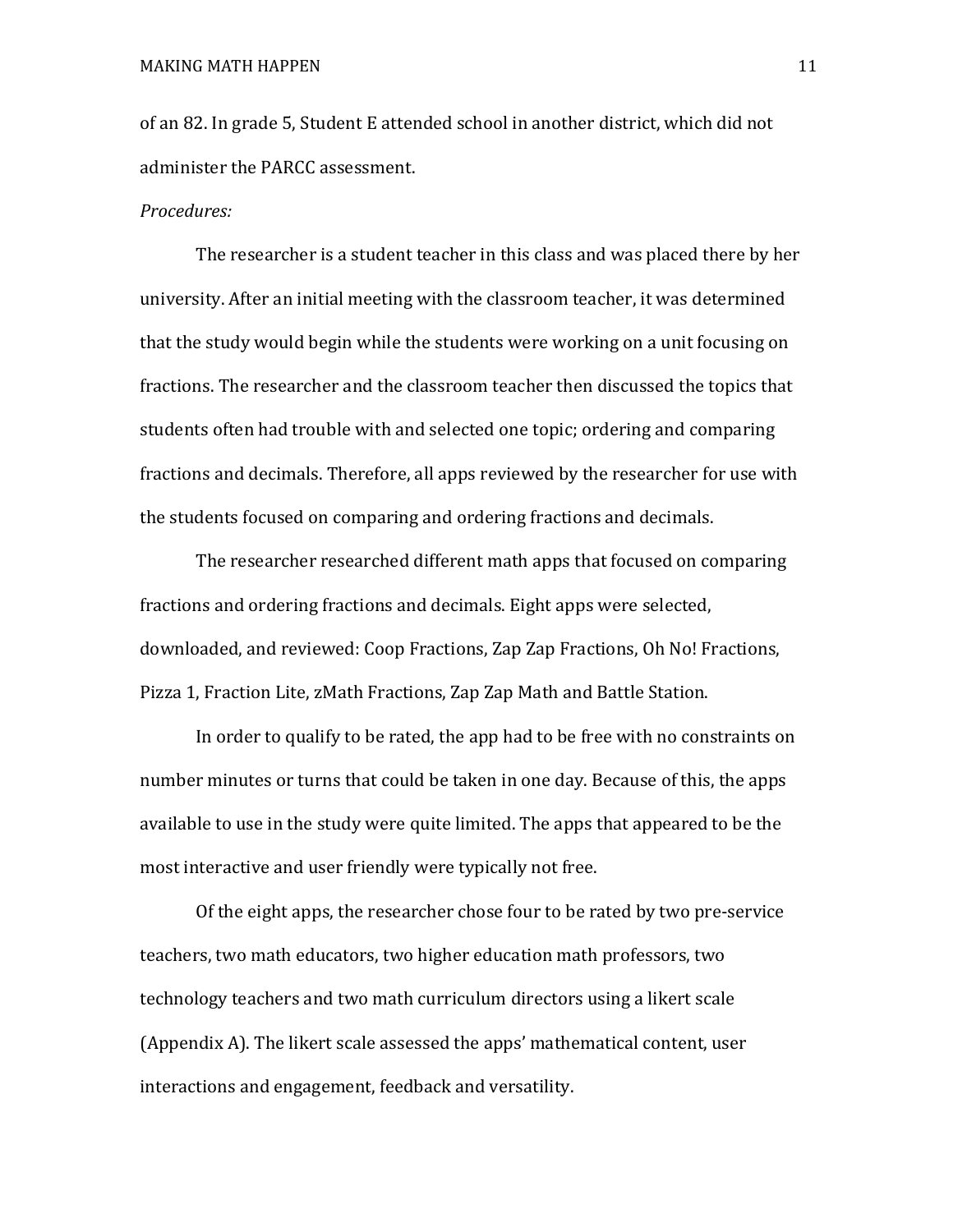The results showed that the top three apps were Battle Station, Zap Zap Fractions and Coop Fractions, respectively. These were the apps that were used by the students in the study.

#### **Summary of the Apps**

#### *Coop Fractions:*

Coop Fractions has a variety of activities that focus on different fraction estimation skills. In the app, you can choose to estimate different types of fractions and between an "easy level" and a "hard level". The app asks you to estimate both proper fractions and improper fractions.

Once you choose your level, the game begins. A fraction pops up on the screen and it is your job to slide the nest along the number line to properly estimate the decimal form of the fraction. You have ten seconds do so, or the chicken throws the egg automatically. If the nest is not under the egg, the egg explodes on the number line and you earn no points. The goal is to estimate the fraction as quickly as possible and as accurately as possible in order to earn the most points. Each game includes ten questions and it gives you a score and the number of eggs hatched (or fractions estimated) at the end of each game.

#### *Zap Zap Fractions:*

Throughout this game, user interacts with a variety of fractions and fraction problems. The theme of this app is space. As questions pop up on the screen, you must properly answer them. If you answer them correctly, your spaceship sends out a laser and shoots an asteroid. The goal of the game is to survive for one-minute increments at a time. If you do not answer the questions properly, the asteroids stay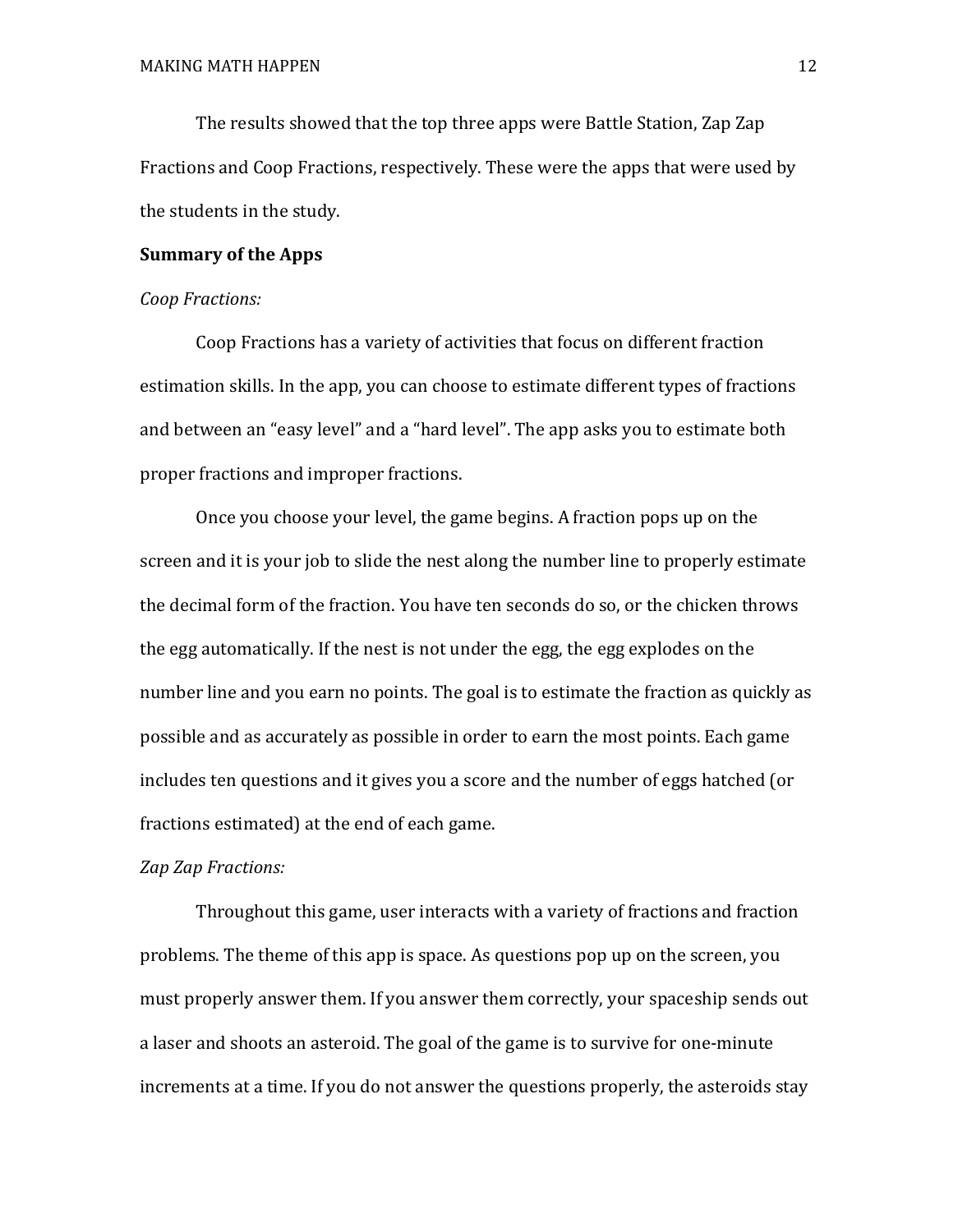floating in space and can eventually hit you, and end your game. At the end of the game, you are given a numerical score and a ranking that depends on the accuracy of your responses.

The questions vary and can include pictures in which the user must select the fraction of the shapes that are shaded or a place on a number line where the user must match the fraction. The app also includes improper fractions.

#### *Battle Station:*

Battle station is an app that is similar to the game battleship. There are different places you can go to on the island and each place covers a different math topic. Only two of the places are unlocked in the free version of the app. In the fraction section of the app there are 6 levels. The first level starts with estimating the locations of fractions on a number line. The app prompts you with a fraction that the enemy number is "spotted at". The goal is for the user to place the battleship in the correct place on the number line. For the first few levels, there are several different benchmark fractions between the 0 and the 1, along the number line and as the levels get harder, the benchmark fractions disappear. When the user places the battleship a rocket comes and shoots at the ship. Then, the app displays whether it was a hit or a miss and gives a percentage for accuracy. If it was a hit, the user earns a coin. If it was a miss, they can try again and after the second miss, it shows the user the right answer. If the user gets 5 misses, the level is over and the user either passes the level and moves on or has to repeat the level to earn the level. There are 10 questions, or rockets per round. The goal of the app is to continue to unlock levels and earn coins.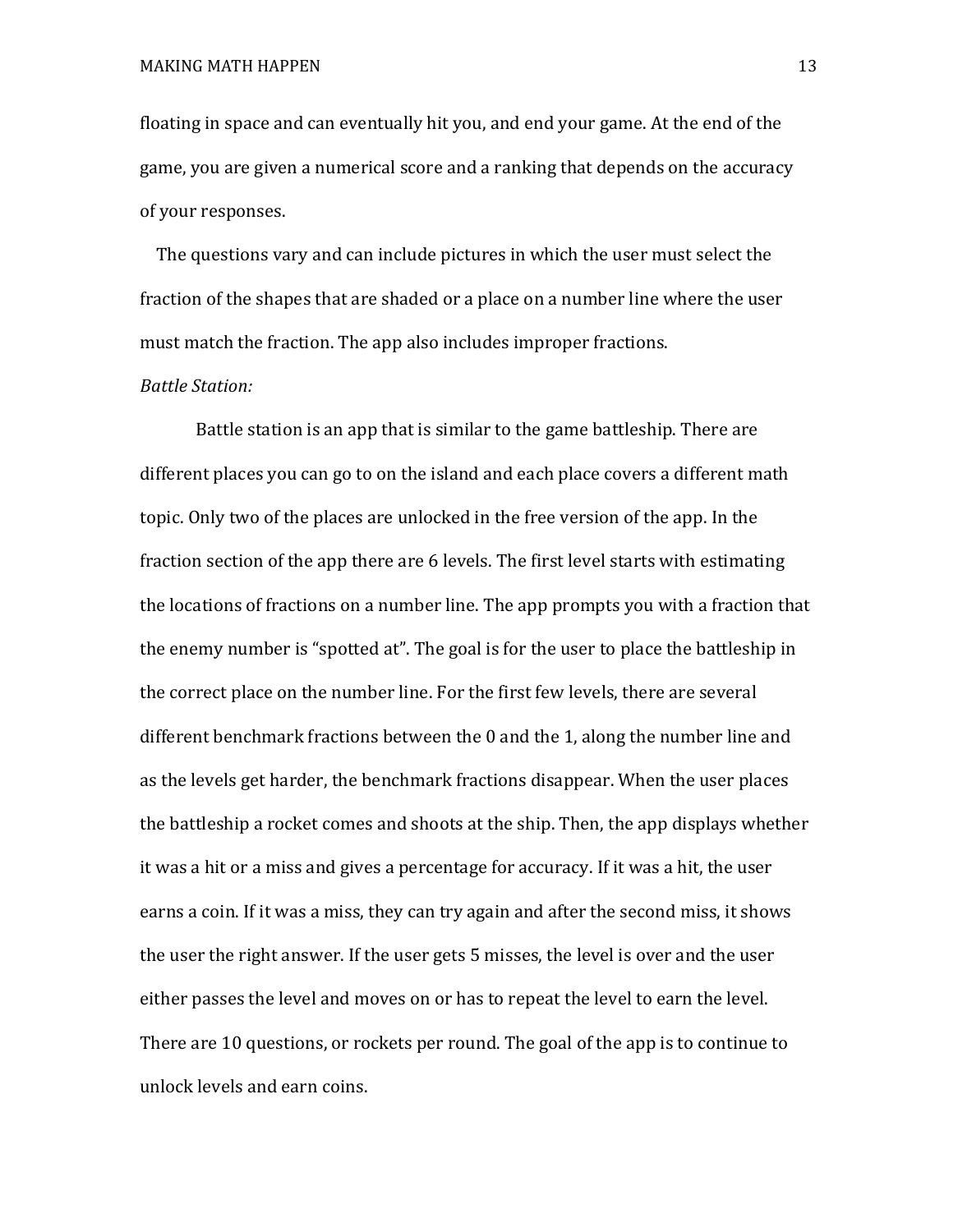The students then interacted with each of the three apps in twenty-minute time intervals, which took place in three different sessions. The app interactions were followed by a brief, informal interview with each student. The researcher asked the students their overall thoughts about the app, if they liked it, whether it was entertaining, if the content was too easy, too hard or just right, about the goal and reward system of the overall app and the process in which the user changed levels in the app (Appendix C).

The number of students working in a session at a time varied between either two or three students. Each of the sessions occurred at the end of the school day in a fairly private hallway outside of the classroom.

During each session, the researcher observed, took notes and recorded student activity and the time of the activity on the behavior checklist (Appendix B). While the students interacted with the apps, the researcher was focusing on their behaviors, levels of focus, interest, etc.

Following the three sessions, the videos were analyzed using time sampling and behavioral coding. The behaviors the checklist tracked included, students' bathroom use or any request to leave their seat, behaviors that show excitement in using the app or refusal to use the app. The checklist tracks any comments the students may make while using the app and anytime the student may interact with the researcher.

There were seven defined behaviors that were tracked using the checklist. The first behavior tracked anytime the student asked to leave their seat to get a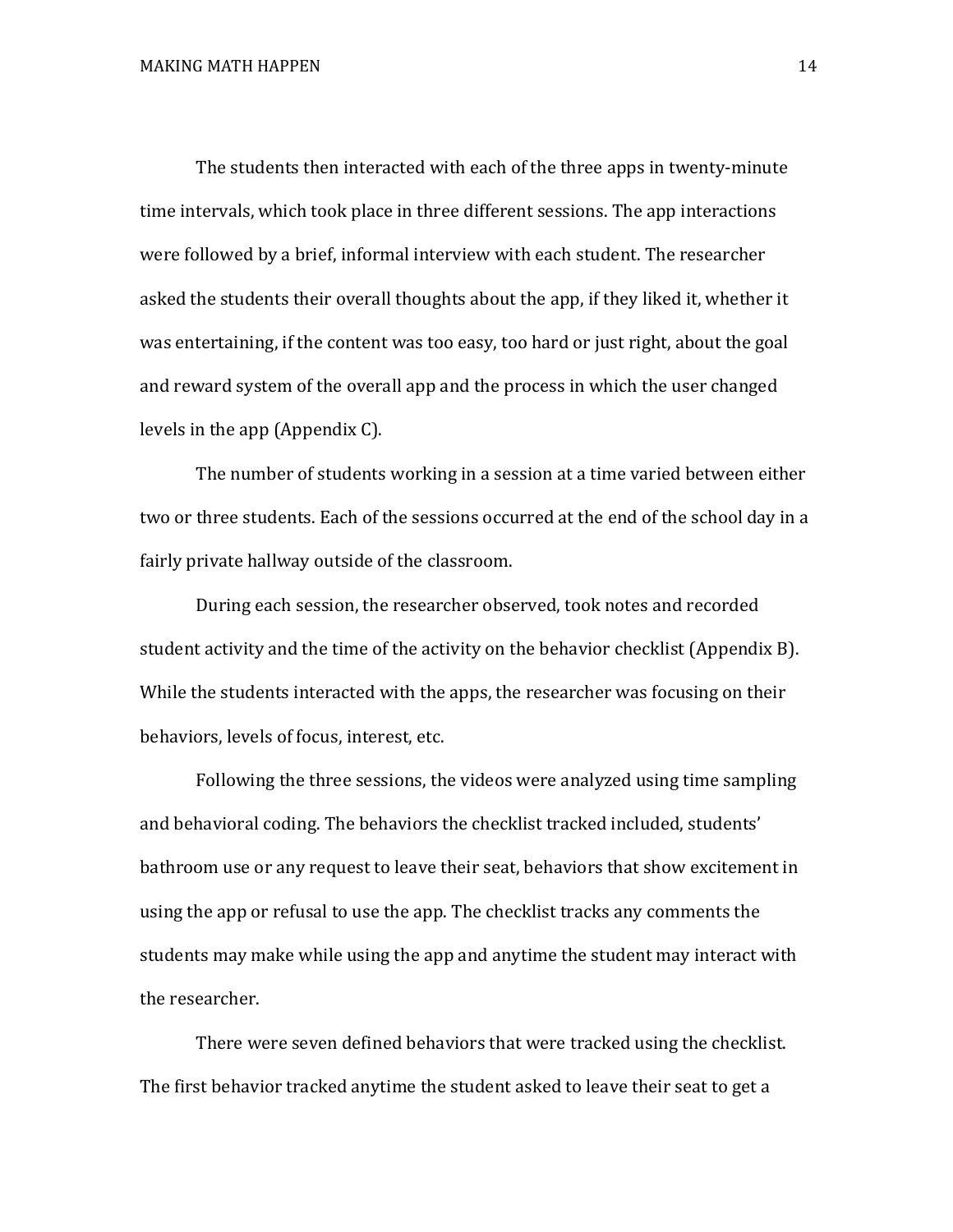tissue, a drink, go to the bathroom, etc. The second behavior, being unfocused, was defined as anytime the student was staring into space, looking away from the iPad at their neighbors or passersby, asking the researcher questions that were unrelated to the work or any other distracting behavior. The third and fourth behaviors included the student making a comment about not wanting to use the app or refusing to use the app altogether. The fifth behavior, showing enthusiasm, was defined as any excited body language the students might make, happy, shocked or surprised facial expressions, etc. If students showed or explained something to the researcher in an excited tone or manner, this was tracked under behavior number six. Behavior number seven, reacting positively to the app, was defined as a student making a positive comment while using the app or an excited sound effect that the students might make while playing. Behaviors one through four were considered to be negative behaviors, whereas behaviors five through seven were labeled as positive behaviors.

After all of the sessions were completed, the videos were reviewed. The researcher completed the behavior checklist again while re-watching the film and revisited the original notes. The behaviors were then sorted into the appropriate category on the behavior checklist. The observations were then reviewed by another researcher and were cross-analyzed for validity. The data was then analyzed comparing the results from student to student as well as from app to app.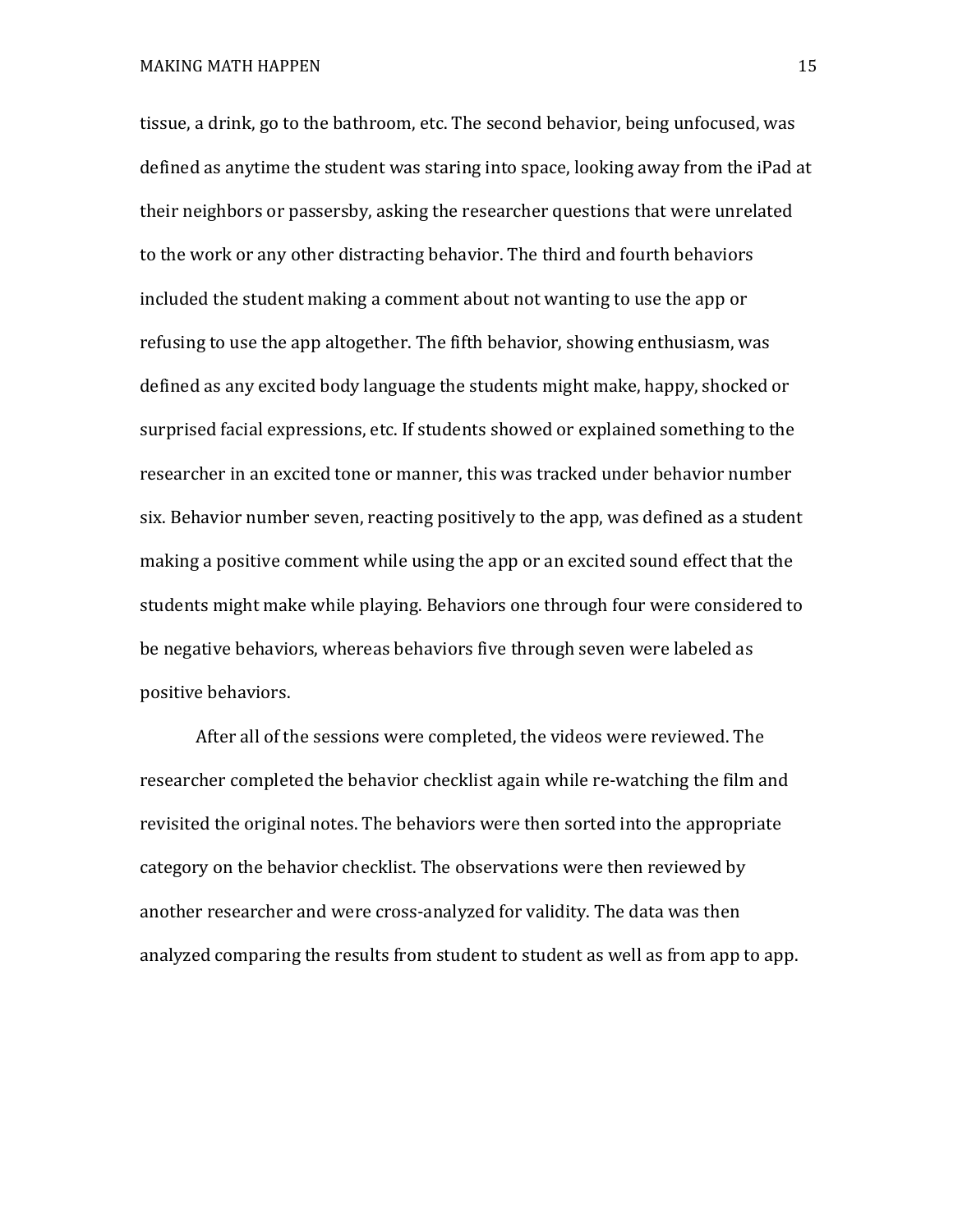#### **Findings**

#### *Coop Fractions*

While interacting with Coop Fractions, Student A showed a variety of behaviors. Some of these behaviors included laughing and smiling. In the interview, after interacting with the app, Student A said they enjoyed the app and found it pretty entertaining. However, Student A said that if they had to continue playing the game for much longer, that it is likely that they would have become bored. They felt as though the math content was right at their level and was not too hard or too easy. They also said that they liked that they were able to change the levels in the app on their own and even repeated some levels by choice. Overall, Student A wished there was a larger reward and goal system to the app that allowed them to earn something greater and more exciting upon completion of levels.

While interacting with Coop Fractions Student B showed similar behaviors. Student B displayed enthusiasm and was very interested. Student B was fairly expressive and most of their incidences of enthusiasm were facial expressions. In the interview, Student B said they liked the app. They thought that it was cool because if you did not get a question right an egg would crack, but if you answered the question correctly that the egg would hatch and you would save the chick. They said that it was entertaining at first but then got boring after a while because it continued to do the same thing. Student B liked being able to change the levels on their own and that they could switch around from level to level at their own pace. They felt the math was at an appropriate level for their abilities but that they wished there was a larger goal to work towards in playing with the app.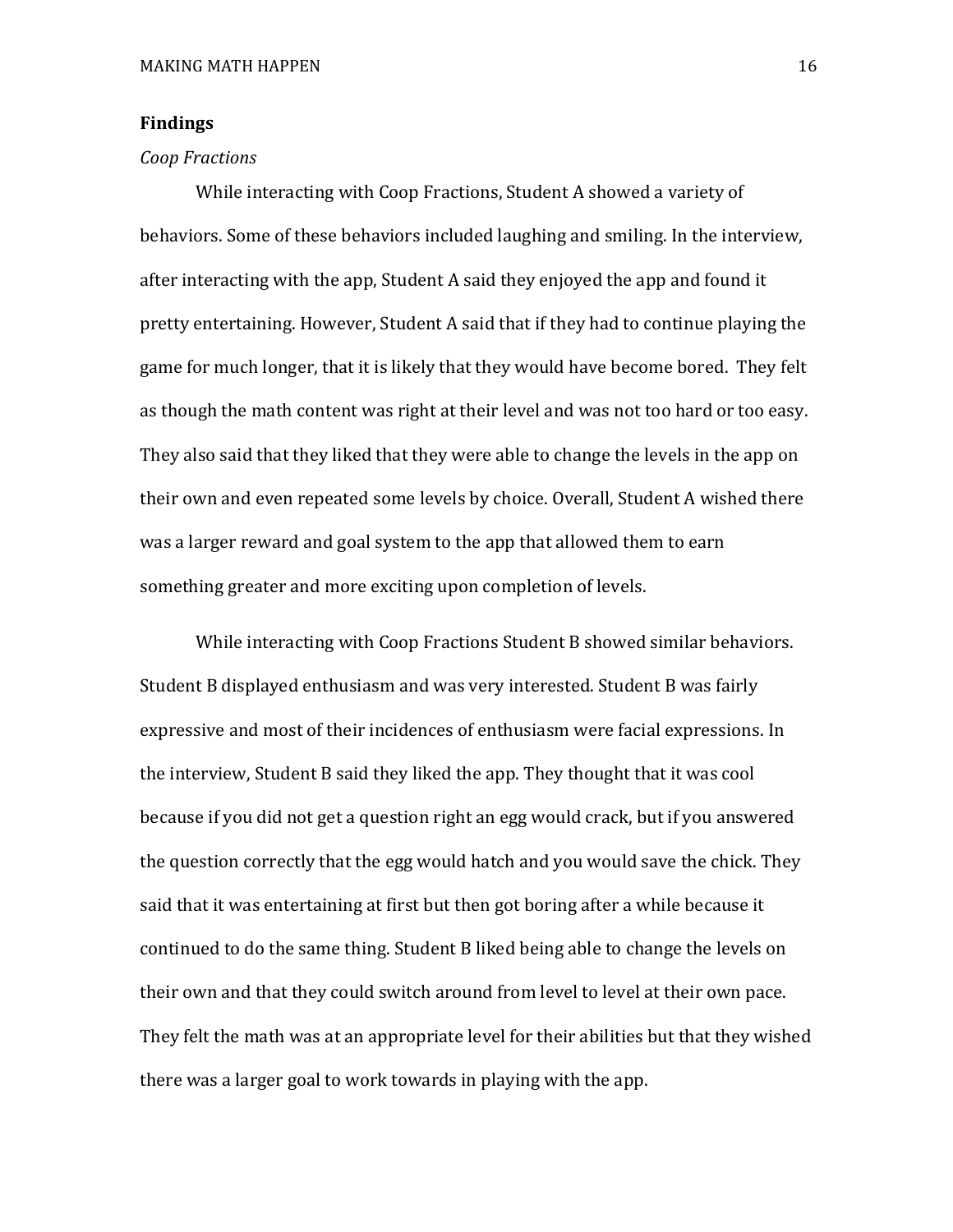Student C was very unfocused when using Coop Fractions. Student C spent a lot of time playing with a necklace, and looking around, away from the app. In the brief interview following the session, Student C said there was nothing they liked about the app and that it was boring. More specifically, they said that they did not like how they asked the questions and how they were formatted. They felt as though some of the levels were easy and some were hard but that they did like being able to control the amount of time they spent on each level and changing it at their own pace. Student C suggested a points or badge system to improve the lack of rewards and goals that Coop Fractions offers.

Student D was unfocused and distracted but did show enthusiasm while interacting with the app. They fidgeted in their seat and tended to put their head down a lot. They also made a lot of confused and perplexed facial expressions. Student D liked the app but thought it was boring because some of the questions were too hard for them and they did not know how to answer them. Student D liked being able to change the levels at their own pace and experiment with them instead of doing so automatically. Student D was not satisfied with the reward system and wanted to be able to earn something bigger for their work on the app.

Student E was very animated and made a lot of comments as they worked, but was not as focused as the other students. They asked to get up and get a tissue, and was unfocused and looking around. However, they did show enthusiasm and some positive interactions and excitement. They were distracted by others and spent a lot of time looking around at others. Student E really liked the fact that when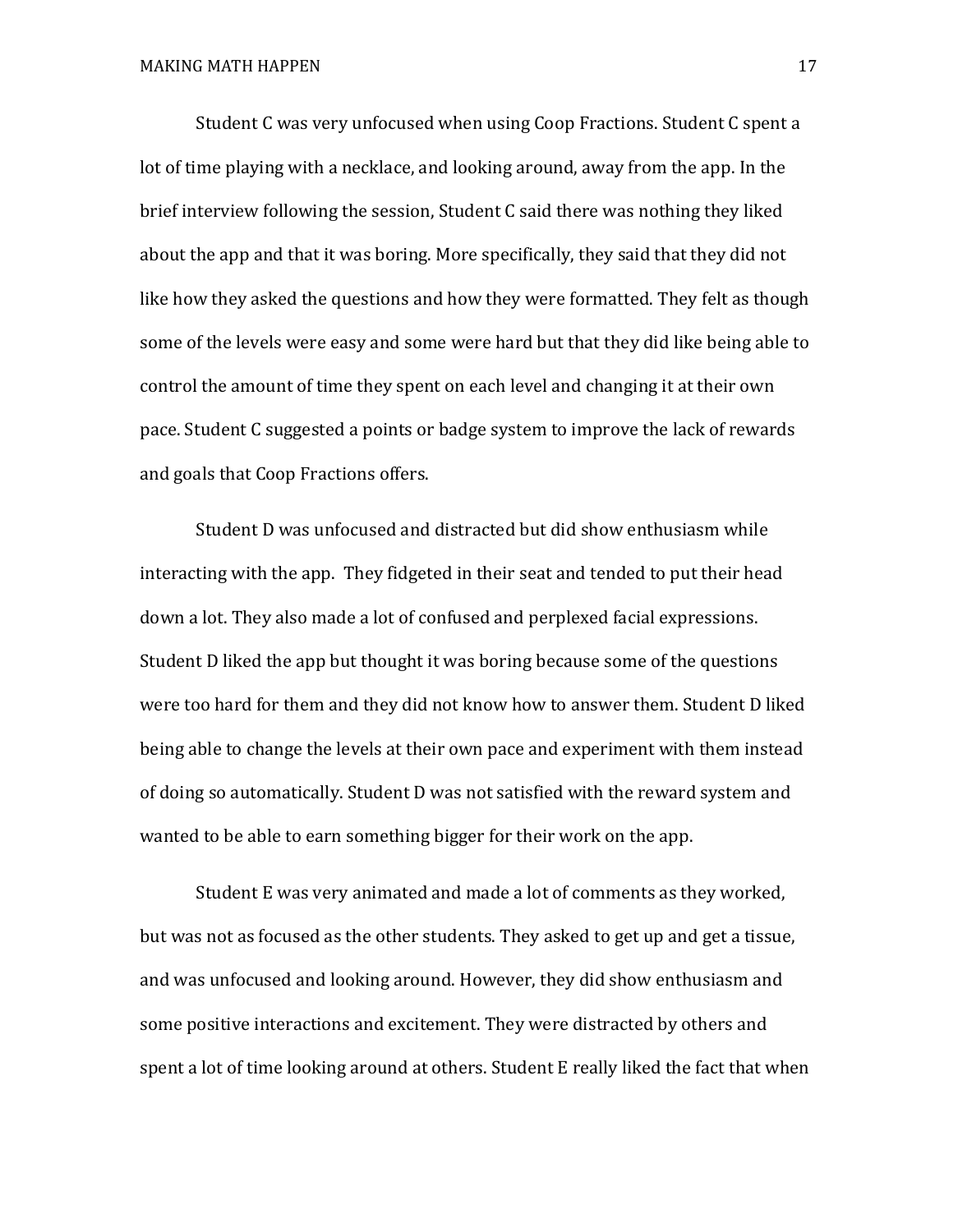MAKING MATH HAPPEN 18

you answered a question correctly you saved an egg from cracking, thus saving the chick. They felt as though the math was too easy, but also opted not to change levels. Because the level she chose was too easy, they thought the app got boring after a while. They suggested the app give the user less time to answer each question. Student E wished there was more of a reward but really liked the fact that they had to save the chicks, as this was a real world connection and made the game more interesting.

#### *Battle Station*

Student A spent a lot of time dancing in reaction to the game as well as talking to themselves and making some comments while working with the app. Student A liked the app and said that some of the levels were just right, while other were a little too hard. Student A said that they liked that they had to get a certain amount of questions correct in order to move on and get to the next, harder level. However, Student A did say they wished there was more of a reward system to earn while they played but specifically noted that this reward system was better than the reward system in Coop Fractions.

With Battle Station, Student B was focused and into the game. Student B spent some time looking off into space and also tended showed some facial expressions while working. Student B said that the app was "cool" but said that it became boring because the app repeated some of the same numbers. Student B did express that they liked that as they continued to move on in the game that the clues disappeared and the levels increased in difficulty as they progressed, but that the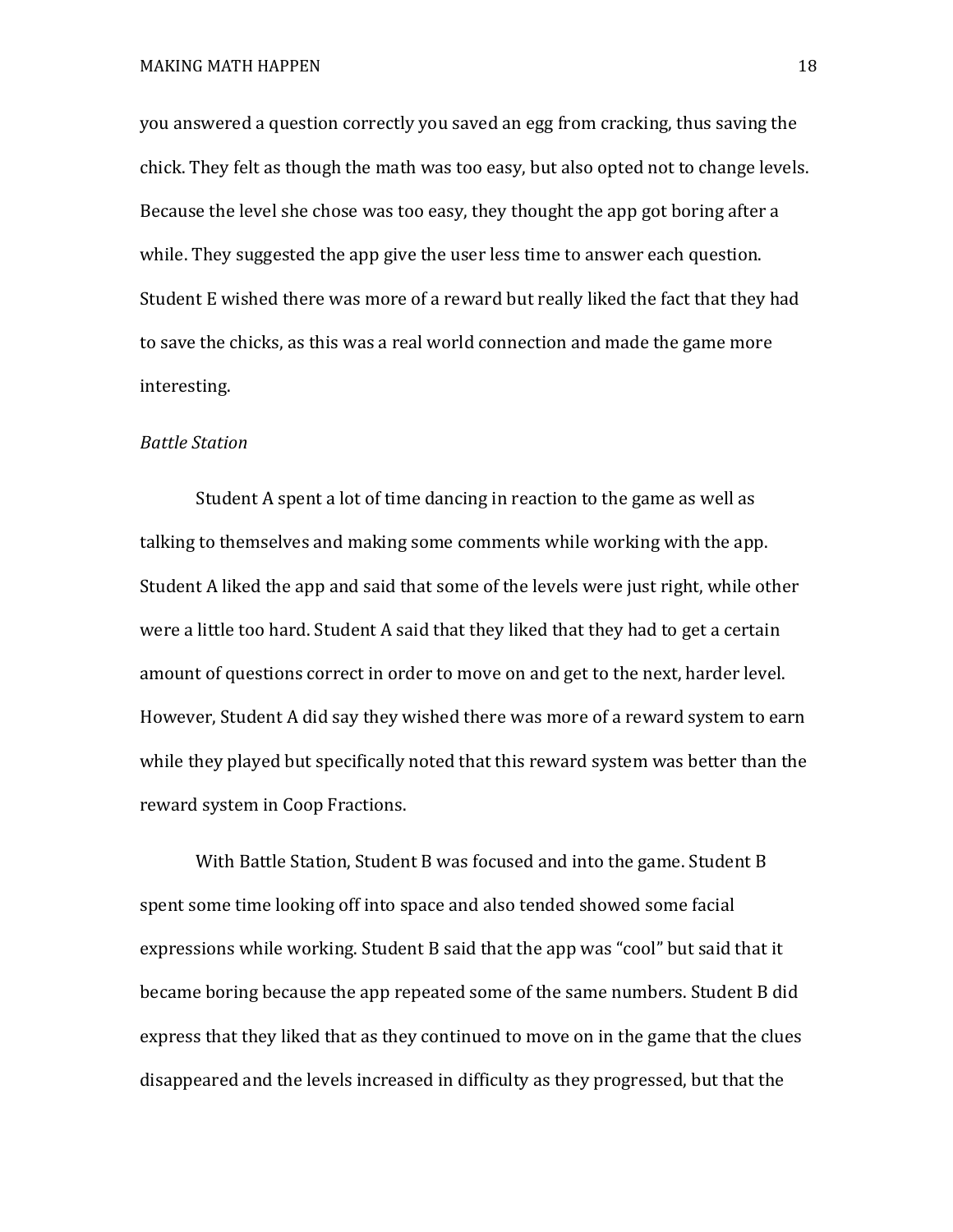math content was at an appropriate level for their abilities. They said that there was not much of a reward at the end of each level and that there could have been something more motivating to keep their interest.

Student C was not as focused as the other students and spent a lot of time looking over at their neighbor and seeing what the other students around them were doing. They fidgeted in their seat and danced in their chair. Student C did not really like this app because there was not enough guidance on the number line and there were too many missing tick marks. They felt as though there was too much guessing involved and that it was boring because there was too much of the same type of questions. As far as the math content, Student C said that the math was pretty easy. They said that they wished they could have controlled the levels at their own pace instead of having them get harder automatically as the game progressed. In Battle Station, users earned stars as they completed levels but wishes they could have earned a larger prize.

Student D was also fidgety and unfocused in his session with Battle Station. Student D wiggled in their chair, leaned back a lot, leaned on their arm and put their head down, tended to stare off into space and looked at the people passing by. Student D liked playing with Battle Station and liked that they did not show all of the tick marks on the number line so you had to imagine them in your head. However, they said the math was too easy because the questions repeated themselves a lot. Once they got the wrong answer once they knew what to put when you saw that question in the next round. They liked that the app automatically changed levels and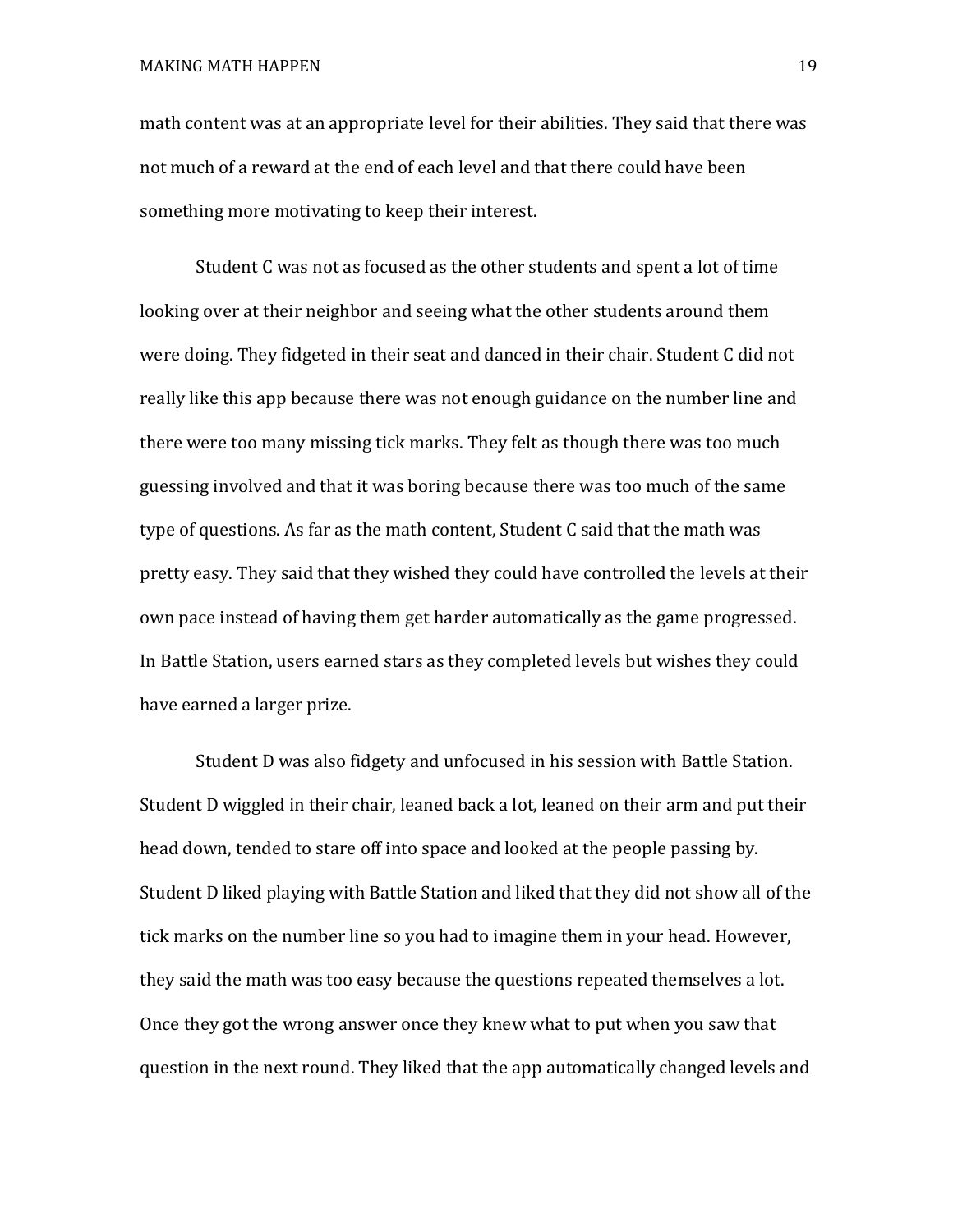they did not have to do that on their own. However, they suggested the app include more levels and rewards for each level instead of just the star you got for completing a level.

In their session with Battle Station, Student E made a lot of sound effects and distracting noises as well as comments about the app while they worked. Student E was partially distracted by passersbys and asked the researcher questions that were unrelated to the app. Student E felt the app was too repetitive and that is why it got boring. They did not like that they asked many of the same questions and did not vary the questions. They said that the math was easy at first and then got much more difficult because the tick marks on the number line began to disappear. Student E liked that you could earn points and stars for completing levels but wished there was more motivating reward involved.

#### *Zap Zap Fractions*

Student A was very active while working with Zap Zap Fractions. Student A was very fidgety in their seat and distracted during this session. However, they were also very excited during this session, reacting positively to things in the app and even sharing things with the researcher. They tended to look around a lot at their neighbors working and at others in the classroom. They were often dancing in their seat while they worked. Student A liked Zap Zap Fractions and said it was fun and entertaining for the entire twenty minutes. They claimed that the math was just about right at their level, but also included some challenging questions. Student A did not like that they did not have direct control of changing the level of difficulty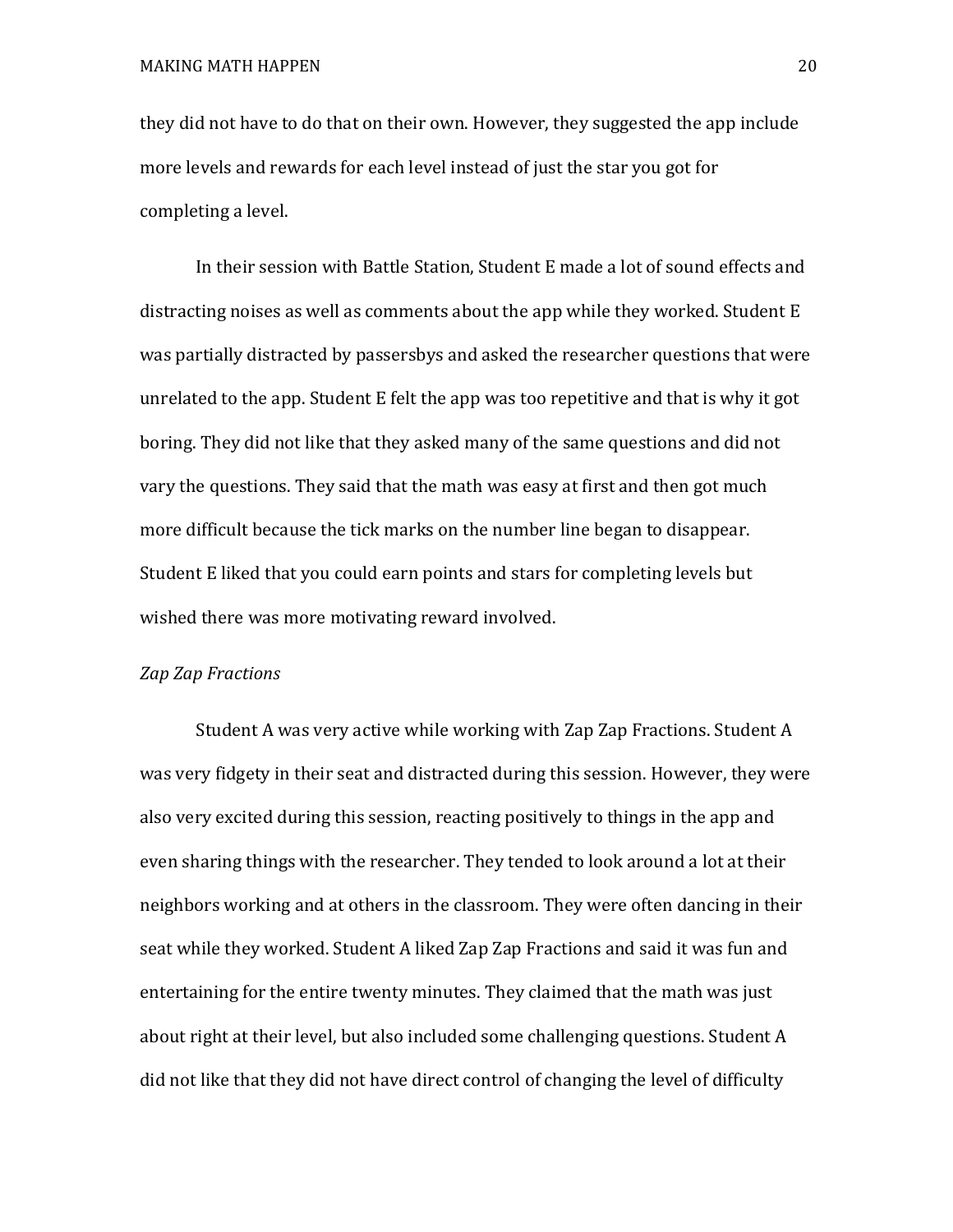but did not think that levels of difficulty increased at a pace that was too fast. Student A liked the level report given at the end of each level and said that they would have only wished for a little something more to work for in terms of an end goal or reward.

Student B was pretty mellow and focused during this session but did ask to go to the bathroom with about two minutes left in the session. They spent some time leaning back in their chair and looking around, instead of playing the game. Student B felt as though the math in Zap Zap Fractions was easy but the levels did increase in difficulty as time went on. They liked that the levels got harder as they went because it challenged them more because they couldn't just pick the easiest levels. Although there was not much of a reward system with this app, Student B did like that the app gave them a report at the end of each level and gave them a title rating.

Student C was distracted and unfocused during their session with Zap Zap Fractions. They spent a lot of time zoning out and looking at their neighbors and they were fidgety in their seat. Student C was laughing at some of the things on the app as they played. Student C had trouble initially because they did not understand how to play the game, but as they learned how to play correctly they felt that the app was too basic. They felt that it was repetitive and boring because the math was too easy and you continually had to do the same thing all over again for each level you completed. There was not much of a reward or goal system with this app and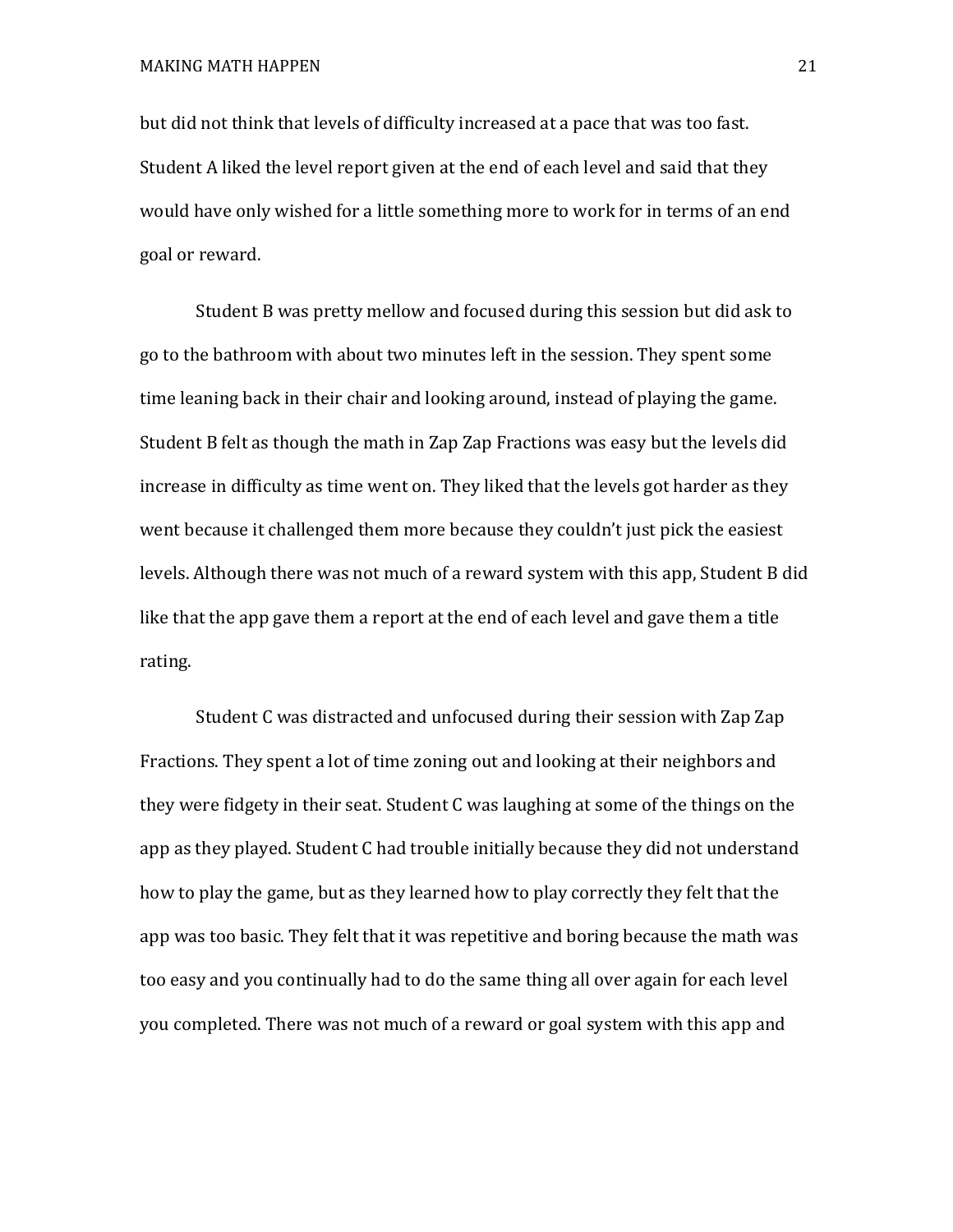Student C expressed concern that they wished there was an overall prize or big goal to work to at the end of each level.

In their session with Zap Zap Fractions, Student D spent a lot of time leaning back in their chair and stretching, looking around at others and zoning out into space. Student D also was very expressive, laughing a lot at the app and making facial expressions. Student D liked that there was a time limit with this app and that you had to answer the questions pretty quickly or you would lose the level. They said they were entertained throughout the session and that the math content was at their appropriate level. They also liked that the app changed levels automatically as they worked and he did not have to do it themselves. However, Student D wanted a greater reward or goal to work towards at the end of each level.

In the session with Zap Zap Fractions, Student E asked to use the bathroom once, but was pretty focused and worked throughout the session. When they were unfocused, it was usually because they were staring into space. Other times, Student E was very involved and animated, making comments as they worked. Student E liked that with Zap Zap Fractions you had to destroy the meteors trying to hit you by answer the questions correctly and that if you answered too many incorrectly in the one minute they gave you, you were knocked out of the sky. They were entertained the whole time and the math was fairly easy for them. They did not see much of a change in difficulty as they continued to play with the app but liked that it changed as they progressed. They enjoyed the score report at the end with their level name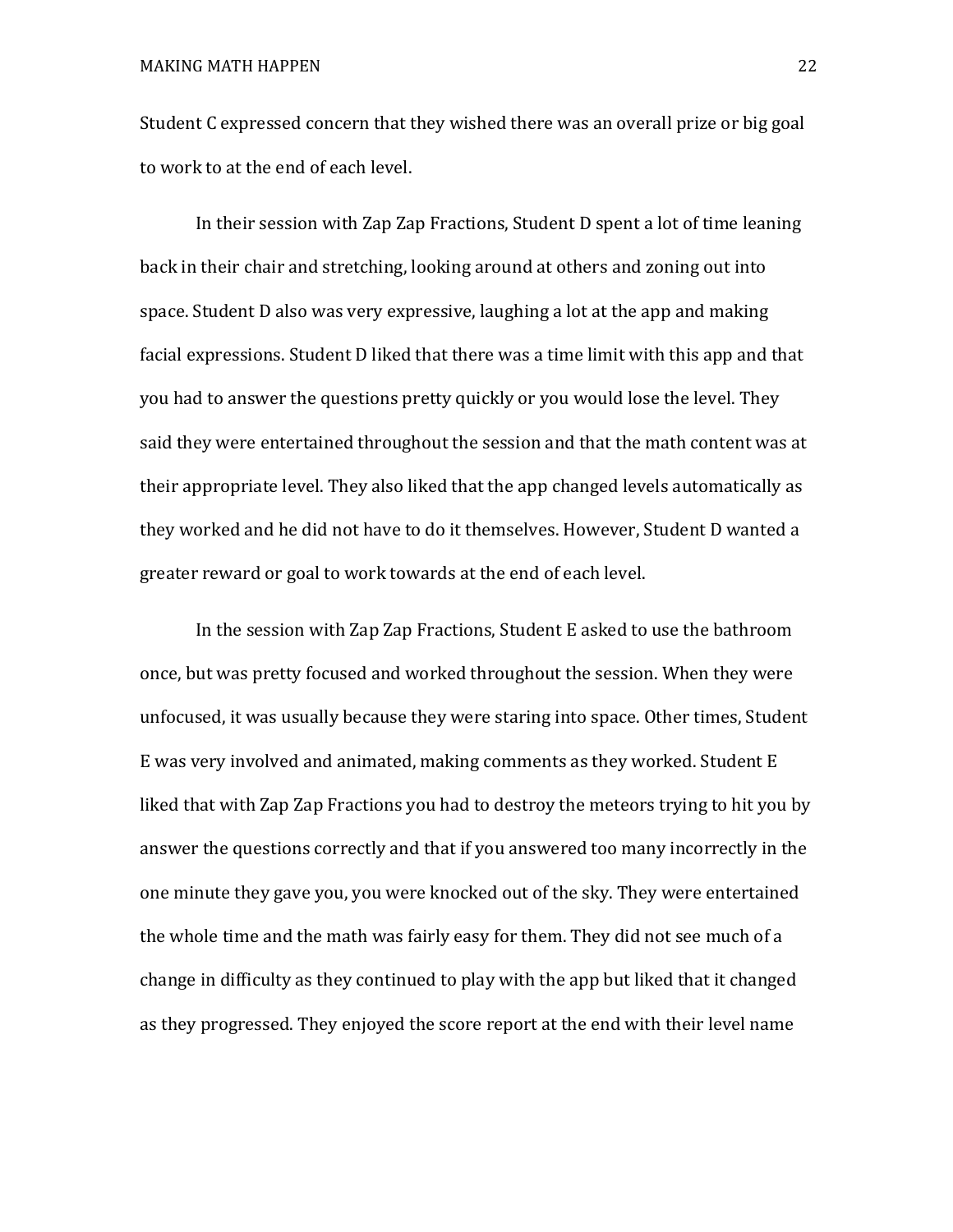and accuracy percentage. The level names included titles like, "fraction master" and other silly titles that reflected their performance in the game.

In total, Student A recorded forty-two behaviors across all three apps. There were a totally of twenty instances of being unfocused, accounting for 47.62% of all their behaviors. They recorded nineteen incidences of showing enthusiasm, accounting for 45.24% of their total behaviors. They showed the researcher something on the iPad one time, accounting for 2.38% of all behaviors and reacted positively to the app twice, accounting for 4.76% of all total behaviors.

In total, Student B recorded twenty behaviors across all three apps. There was one instance of asking to go the bathroom and leave their seat, accounting for 5% of all behaviors, eight instances of being unfocused, accounting for 40% of all behaviors and eleven times in which Student B showed enthusiasm, accounting for 55% of all total behaviors.

Student C recorded forty-eight behaviors across all three apps. There was a total of thirty-six times in which they were unfocused, accounting for 75% of their total behavior. They showed enthusiasm ten times, which was 21% of all their total behaviors. They also reacted positively to the app twice, accounting for 4.2% of all their total behaviors.

Student D totaled forty-three behaviors across all three apps. Student D was unfocused 62.8% of the time, or a total of twenty-seven times. Student D showed enthusiasm sixteen times, accounting for 37.2% of all their total behaviors.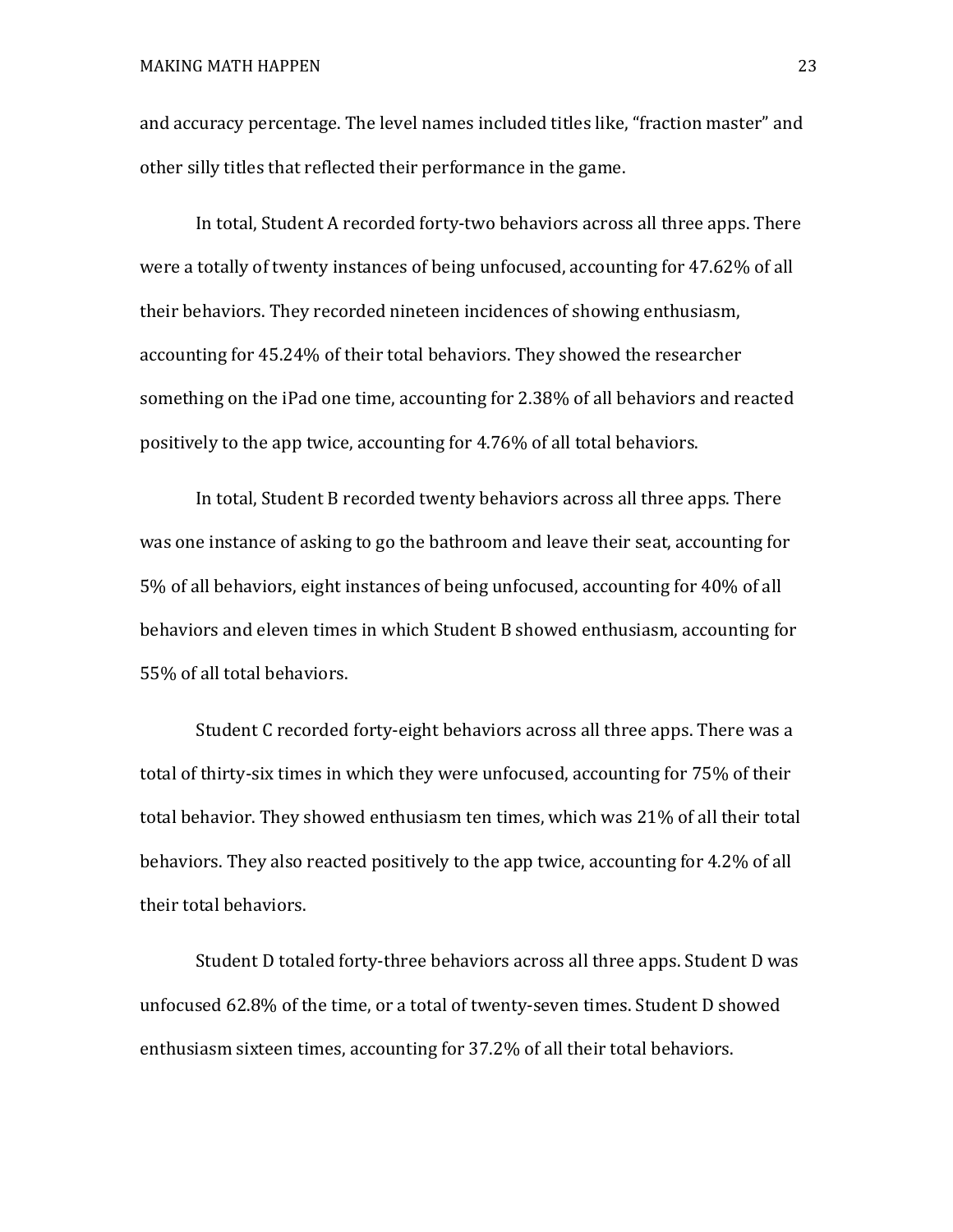Student E totaled sixty-five behaviors across all three apps. They asked to leave their seat twice, accounting for 3.08% of all behaviors. They were unfocused twenty times, accounting for 30.77% of all total behaviors. They showed enthusiasm thirty-nine times, accounting for 60% of all total behaviors. They showed the researcher something in an excited manner once and reacted positively to the app three times, accounting for 1.54% and 4.62% of the time, respectively.

#### *All Students and Apps:*

Student E was most active across all three apps, Activity is defined as a student performing any behaviors, whether it be positive or negative. In total in all three sessions, Student E was the most active out of all five students. Student B was the least active across all three of the apps.

Coop Fractions was the application that elicited the least amount of behaviors, across all seven behaviors (Appendix B). It also elicited the least amount of enthusiastic behaviors, proving that Coop Fractions was the least engaging app of the three. Battle Station elicited the second most behaviors and had the same amount of enthusiastic behaviors as Zap Zap Fractions, which both elicited more enthusiasm than Coop Fractions. Zap Zap Fractions prompted the most amount of behaviors by all five students. Zap Zap Fractions also had the most incidences of students being unfocused. The most common behavior among all of the students and all three of the apps was being unfocused. The second most common behaviors was showing some sort of enthusiasm. The next most common behavior was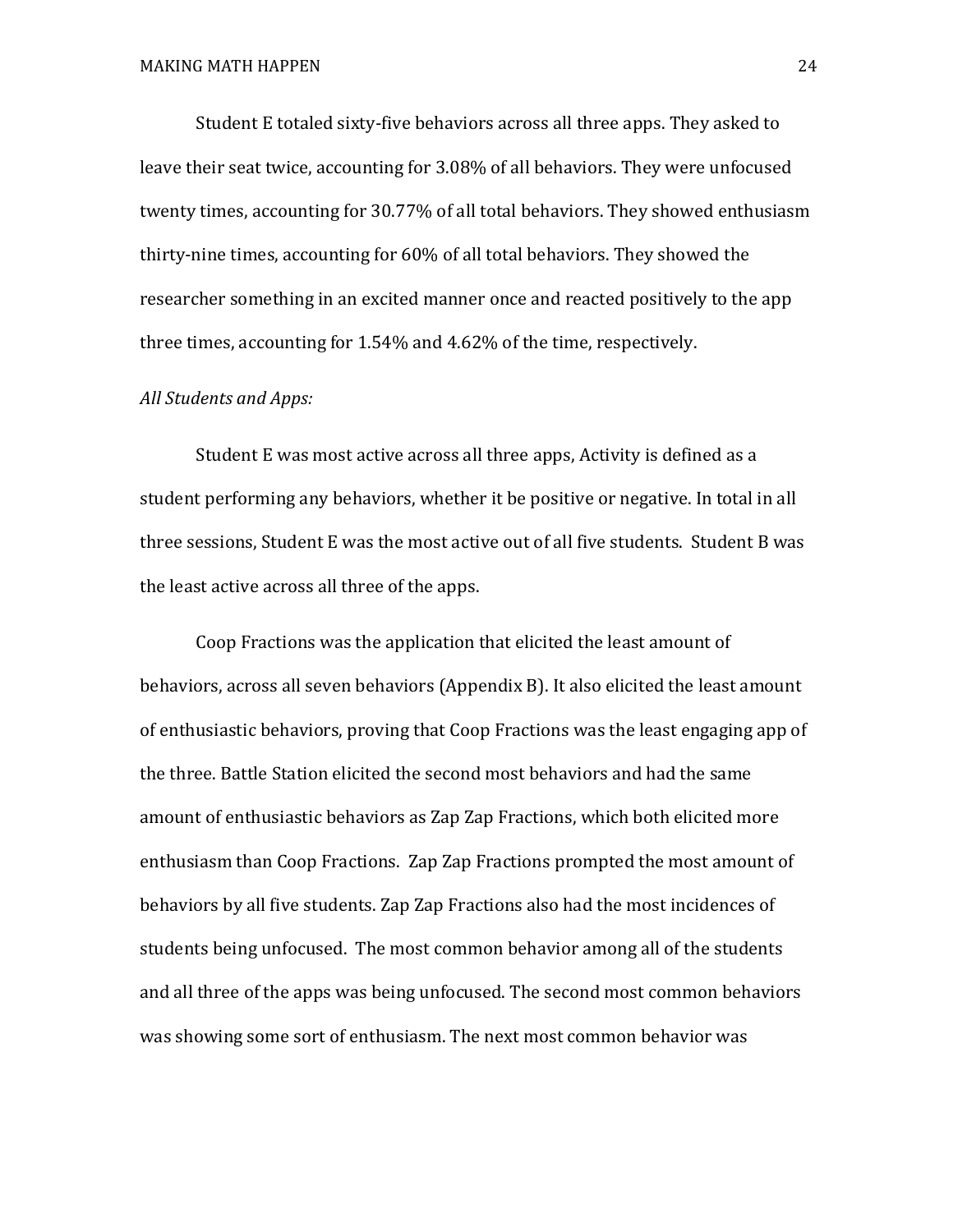reacting positively to the app, followed by students asking to leave their seats and students showing the researcher something on the app in excitement.

#### **Conclusions**

During the initial search for the apps it was discovered that very few free apps on ordering and comparing fractions and decimals exist. Many of the apps cost money to download or have a free version that only allows users to play with the app for a certain amount of time or a certain number of levels a day before it cost money. Of the apps that were entirely free, many of them lacked an aesthetic appeal, any type of variance in how they posed the questions, or any type of reward or goal system. This is a major issue because of the budget cuts schools across the nation are facing. Many teachers are now responsible for buying many of their own basic supplies for their classrooms and do not have any extra funds to spend on apps for iPads. One of the largest and most common issues that the students expressed in their informal interviews was that all three apps lacked a motivating and exciting goal and reward system. This is likely attributed to the fact that all of the apps were downloaded and used at no cost.

Upon the original review of the apps, it was predicted that Coop Fractions, the lowest rated app, would be the least engaging of the apps, followed by Battle Station and the highest rating app, Zap Zap Fractions would be the most engaging. These predictions proved true as Coop Fractions had the least number of positive behaviors with thirty-three, followed by Battle Station with thirty-five and Zap Zap Fractions with thirty-six.

The activity varied greatly from student to student and app to app, with no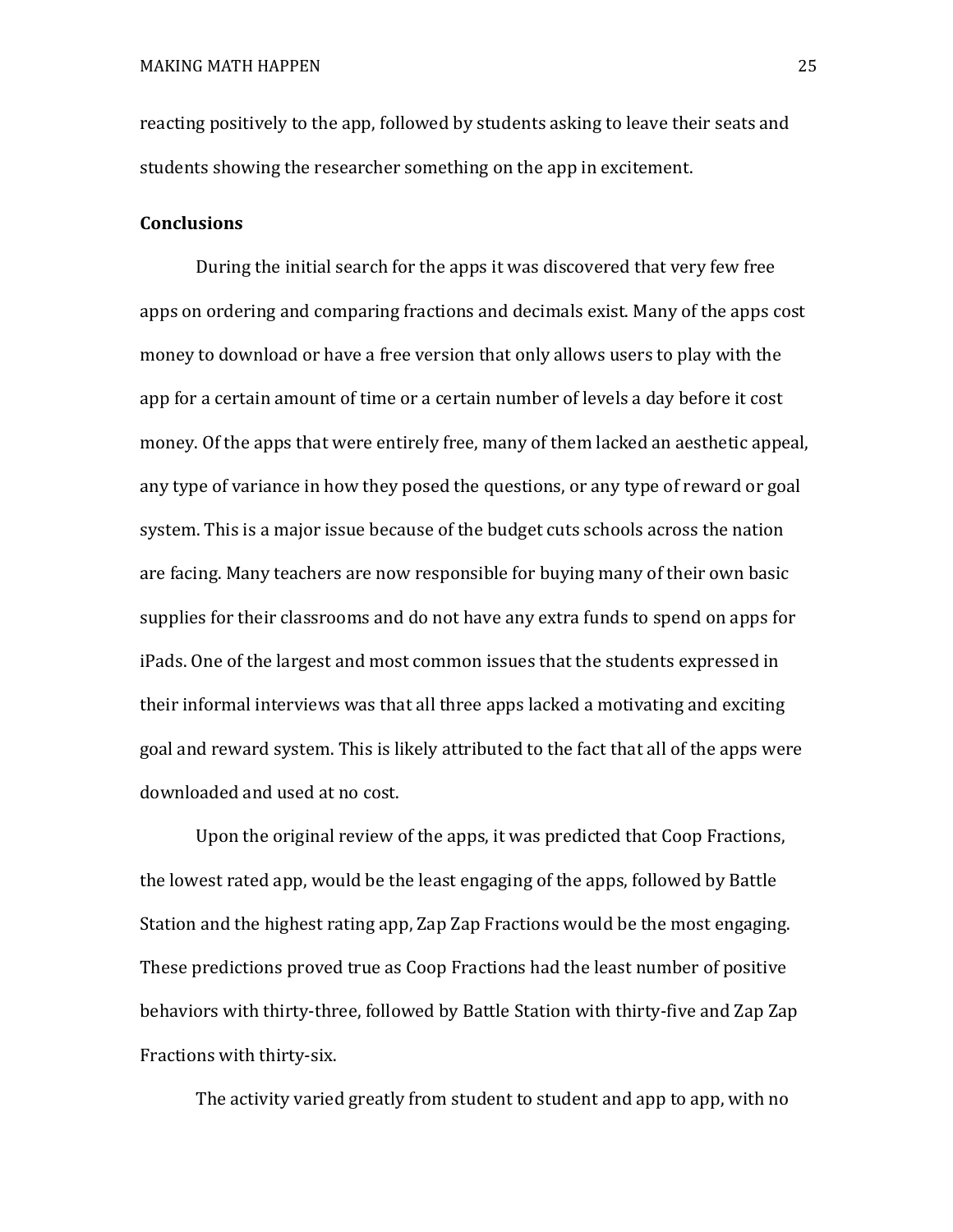MAKING MATH HAPPEN 26

one student proving to be consistently the most active throughout all three of the apps. The variety in results and lack of consistency from student to student and across all three apps indicated that it is hard to predict the behaviors that certain apps could elicit. However, after using these apps in twenty-minute time spans with five different students it can be concluded that these apps would not hold students' attention for use in an extended period of time throughout a long time span, as almost all of the students expressed boredom at some point while using all three apps.

Another conclusion that can be drawn from the data is that students' behaviors are largely dependent on the individual. There are many other variables that are difficult to control and measure, such as mood, surroundings, time of day, etc. However, it was seen that certain apps may prompt certain behaviors more frequently than other behaviors.

In conclusion, it is difficult for teachers to find free quality math apps that will motivate students to use them over a long period of time. However, teachers should continue to search for quality apps and share them with friends and colleagues to help more teachers incorporate math game apps into their instruction. Teachers should search for content specific apps and align them to specific units to help reinforce student learning while studying those topics. These apps may not always be suited for use throughout the entire school year and would most likely be best suited for use throughout a specific unit.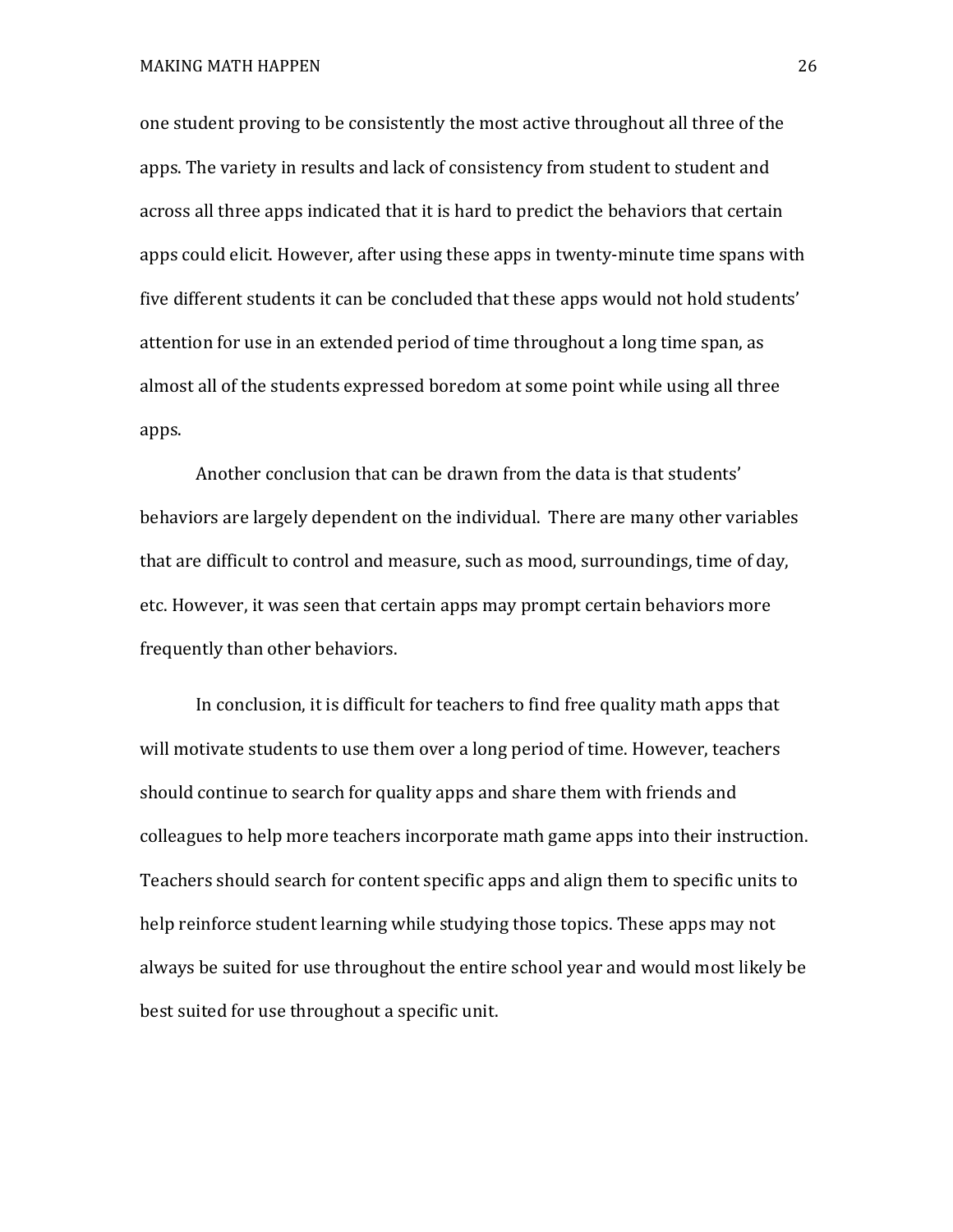#### **Limitations**

While this study yielded interesting results, because of the small sample size, limited conclusions can be drawn. Each student showed both negative and positive interactions while interacting with the selected apps. If this study was conducted with an entire class of students, more data could be collected and analyzed, which might lead to different patterns among students' behaviors. The way this study was designed, only apps that were free of charge were used. This limited some of the more engaging apps that are available. Another limitation was the fact that the researcher had to work around the students' schedule. Each student completed their sessions at different times due to scheduling conflicts and/or absences.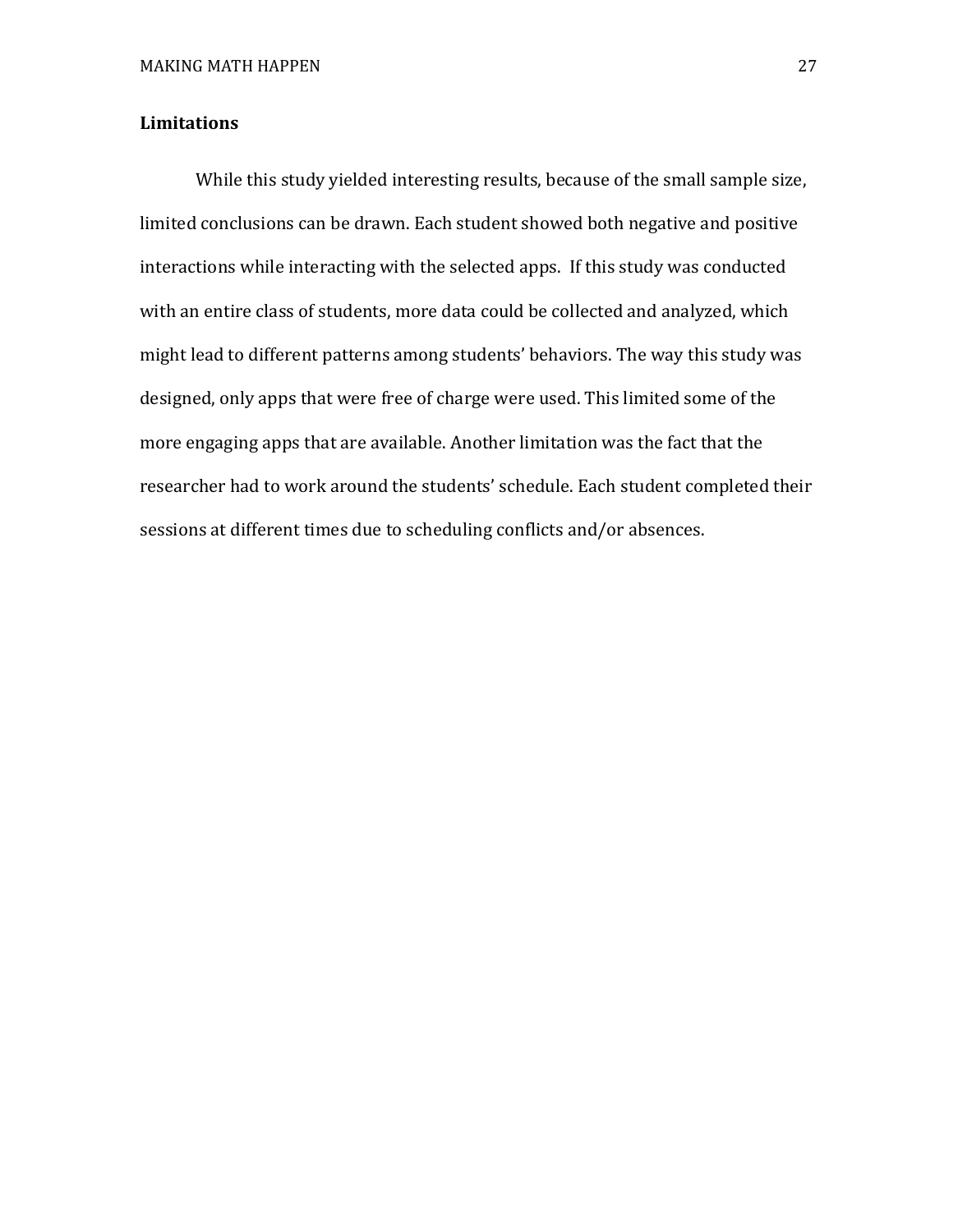#### **Appendix A**

Math iPad Apps Scoring Rubric *Rater: \_\_\_\_\_\_\_\_\_\_\_\_\_\_\_\_\_\_\_\_\_\_\_\_\_\_\_\_\_\_\_\_\_\_\_\_\_\_\_\_\_\_ App Name: \_\_\_\_\_\_\_\_\_\_\_\_\_\_\_\_\_\_\_\_\_\_\_\_\_\_\_\_\_\_\_\_\_\_ Publisher: \_\_\_\_\_\_\_\_\_\_\_\_\_\_\_\_\_\_\_\_\_\_\_\_\_\_\_\_\_\_\_\_\_\_\_\_\_ Recommended Grade Level: \_\_\_\_\_\_\_\_ Math Concepts: \_\_\_\_\_\_\_\_\_\_\_\_\_\_\_\_\_\_\_\_\_\_\_\_\_\_\_\_\_\_\_\_\_\_\_\_\_\_\_\_\_\_\_\_\_\_\_\_ Standards: \_\_\_\_\_\_\_\_\_\_\_\_\_\_\_\_\_\_\_\_\_* 1. The math in the app is completely accurate.<br> $\frac{1}{2}$  1 2 3 4 5 Strongly Disagree Disagree Neither Agree nor Disagree Agree Strongly Agree 2. The app prompts users to reflect on mathematical strategies and make connections among different representations of fractions and decimals. 1 2 3 4 5 Strongly Disagree Disagree Neither Agree nor Disagree Agree Strongly Agree 3. The app encourages students to think about fractions and decimals in a variety of ways and encourages the use of problem solving skills. 1 1 2 3 3 4 5<br>Strongly Disagree Disagree Neither Agree nor Disagree Agree Strongly Agree 4. The app includes different levels of difficulty to choose from or automatically increases difficulty as problems are completed. 1 1 2 2 3 4 5<br>Strongly Disagree Disagree Neither Agree nor Disagree Agree Strongly Agree 5. The app appeals to many different types of learners and the questions asked and possible answers vary in style. 1 1 2 3 3 4 5<br>Strongly Disagree Disagree Neither Agree nor Disagree Agree Strongly Agree 6. The app includes some sort of positive reward or has a goal for the user to meet. 1 1 2 3 3 4 5<br>Strongly Disagree Disagree Neither Agree nor Disagree Agree Strongly Agree 7. The app has an engaging setup and graphics that are interesting and motivating to the user. 1 1 2 3 3 4 5<br>Strongly Disagree Disagree Neither Agree nor Disagree Agree Strongly Agree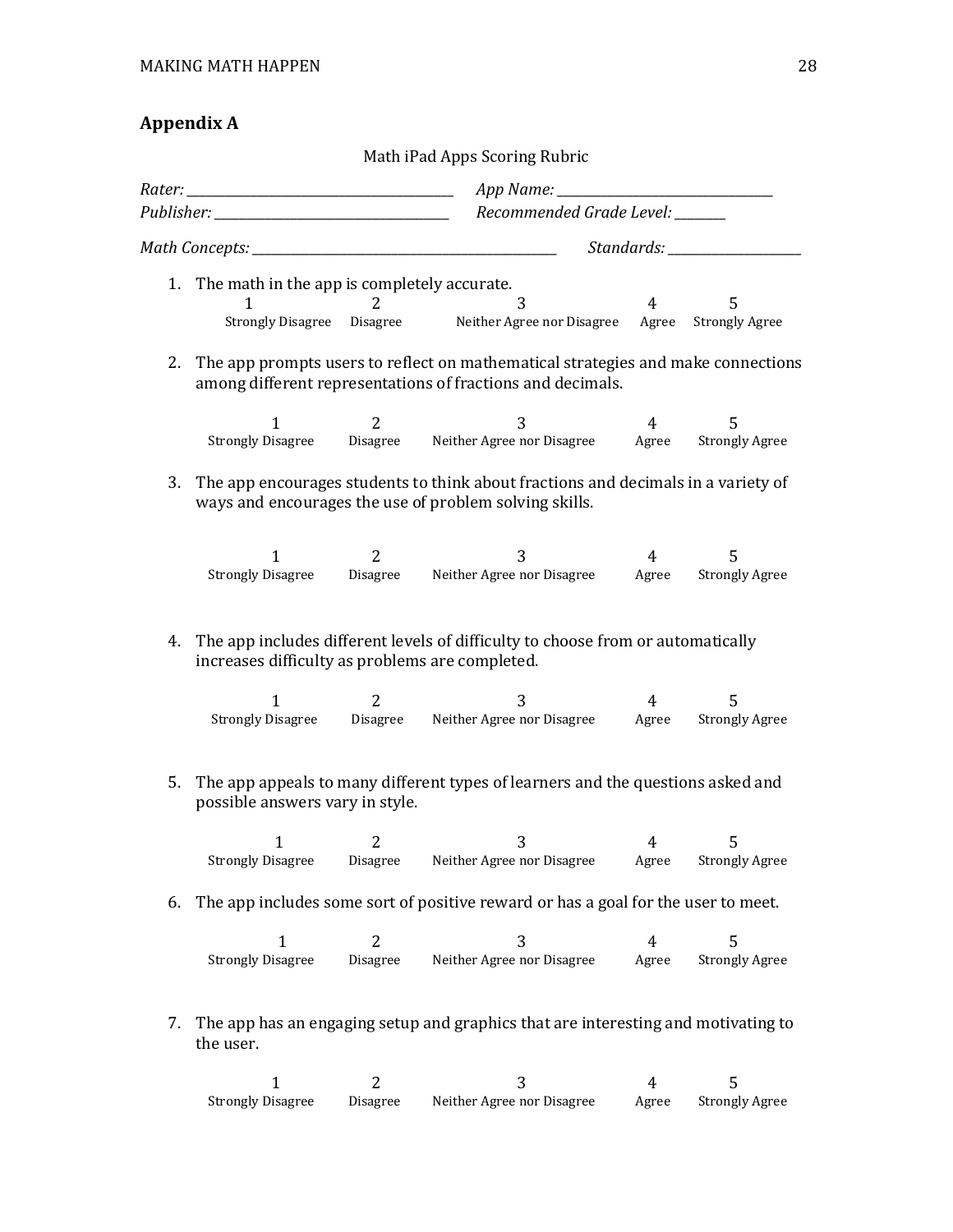# **Appendix B**

Student iPad Interaction Checklist

Student Name:

App Name:

Date: Time:

| <b>Behavior</b>                                                            | Frequency<br>$($ # $)$ | <b>Time Behavior</b><br><b>Occurred</b><br>$(minute\#)$ | <b>Comments</b> |
|----------------------------------------------------------------------------|------------------------|---------------------------------------------------------|-----------------|
| Asks to use<br>bathroom<br>or leave<br>seat                                |                        |                                                         |                 |
| <b>Unfocused</b><br>in using app                                           |                        |                                                         |                 |
| <b>Makes</b><br>comment<br>about not<br>wanting to<br>work with<br>the app |                        |                                                         |                 |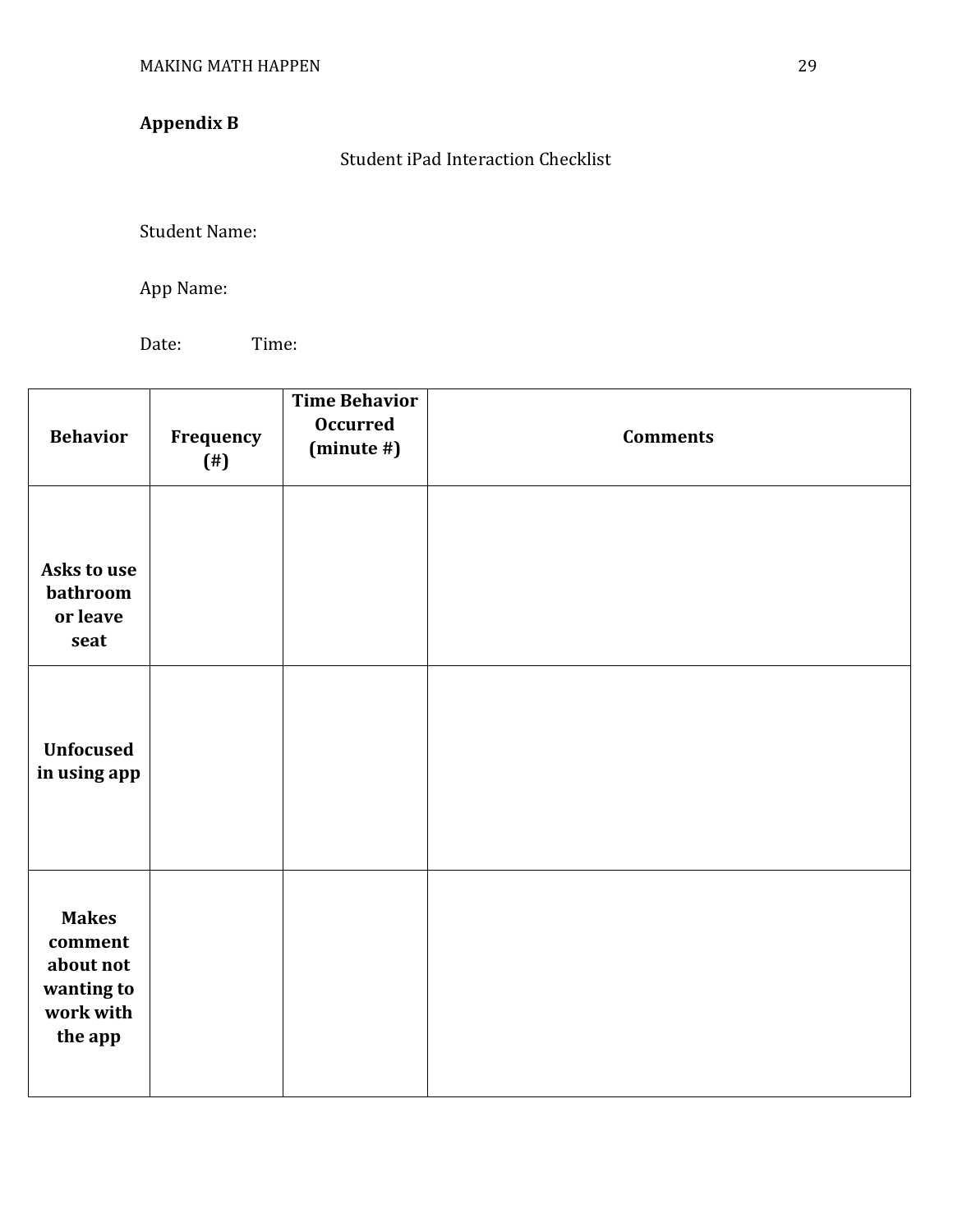| <b>Refuses to</b><br>use app or<br>leaves<br>before time<br>is up                                           |  |  |
|-------------------------------------------------------------------------------------------------------------|--|--|
| <b>Makes</b><br>comment<br>about how<br>fun the app<br>is or shows<br>enthusiasm                            |  |  |
| <b>Shows</b><br>another<br>student or<br>teacher<br>something<br>from the<br>app in an<br>excited<br>manner |  |  |
| <b>Reacts</b><br>positively<br>when they<br>answer a<br>question<br>correctly or<br>completes a<br>level    |  |  |

**Overall Comments:**

**Activity:**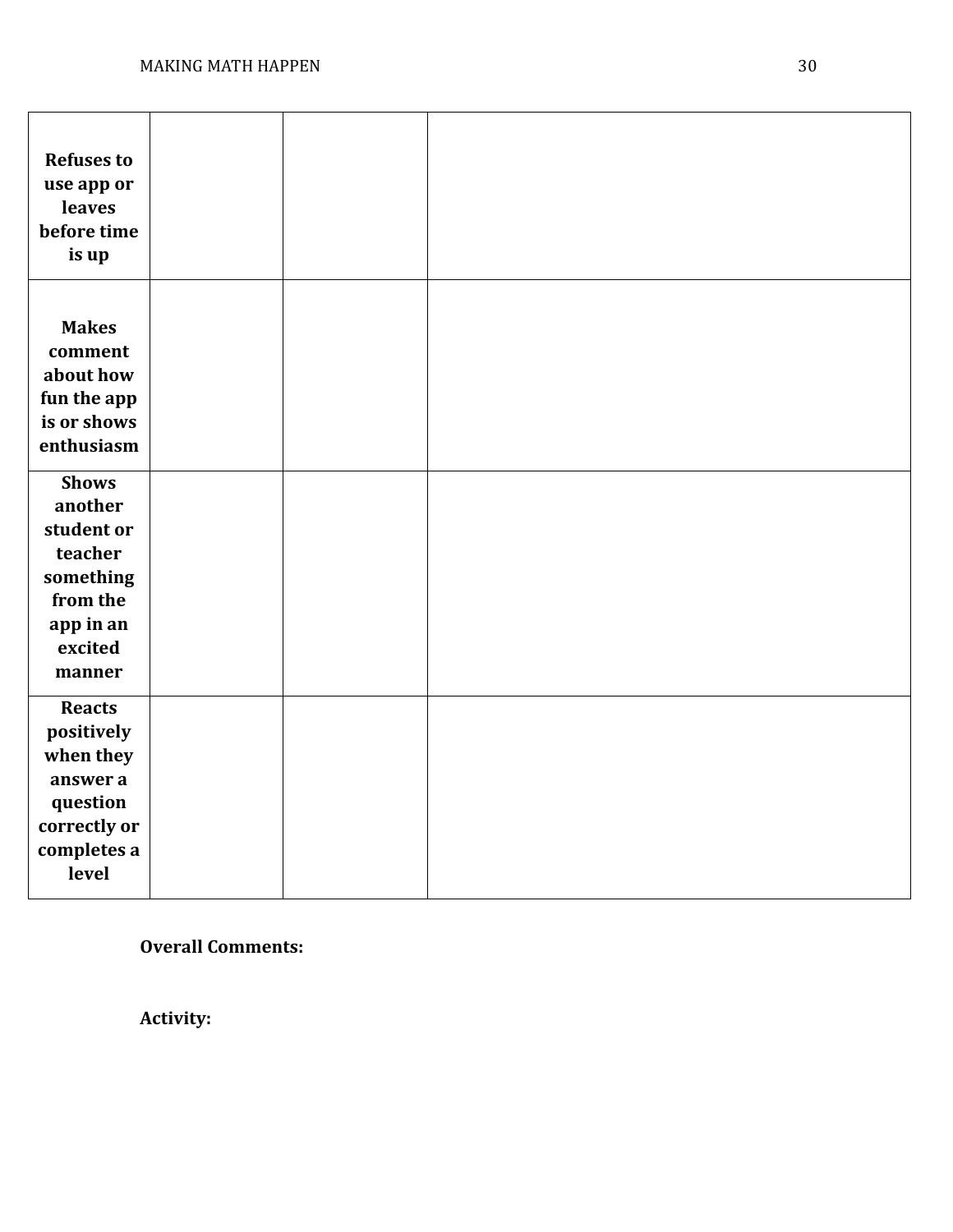### **Appendix C**

*Interview Questions:*

- 1. What do you think of the app?
- 2. Did you like playing with the app? What did you like about it?
- 3. Was the app boring or entertaining? For the whole time? Part of the time?
- 4. Was the math in the app too hard, too easy or just right?
- 5. Did you like being able to (or not being able to) change levels on your own?
- 6. What did you like/not like about the reward/goal system in the app?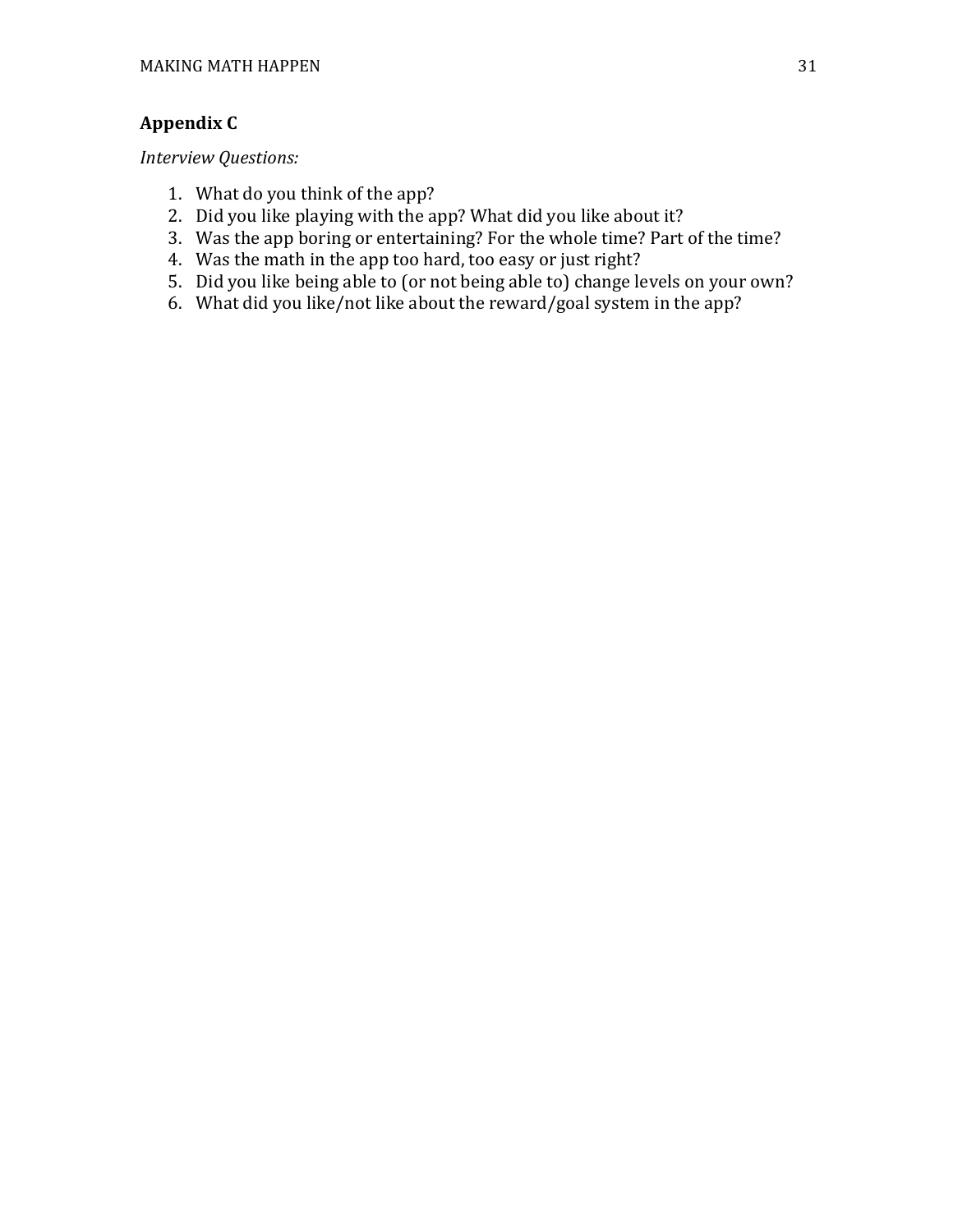# **Appendix D**

The table below indicates the results after examining the video clips of each student.

| <b>COOP FRACTIONS</b>    |                  |                  |                  |                  |                  |                |
|--------------------------|------------------|------------------|------------------|------------------|------------------|----------------|
| <b>Behavior</b>          | <b>Student A</b> | <b>Student B</b> | <b>Student C</b> | <b>Student D</b> | <b>Student E</b> | <b>TOTALS</b>  |
| 1                        | 0                | 0                | $\Omega$         | 0                | 1                | $\mathbf{1}$   |
| $\mathbf{2}$             | 0                | 0                | $\overline{7}$   | 6                | 6                | 19             |
| 3                        | 0                | 0                | 0                | 0                | 0                | 0              |
| 4                        | 0                | 0                | 0                | 0                | 0                | 0              |
| 5                        | 5                | 4                | $\Omega$         | 3                | 17               | 29             |
| 6                        | 0                | 0                | 0                | 0                | 1                | $\mathbf 1$    |
| $\overline{7}$           | 0                | 0                | 0                | 0                | 3                | 3              |
| <b>TOTALS:</b>           | 5                | 4                | 7                | 9                | 28               | 53             |
| <b>BATTLE STATION</b>    |                  |                  |                  |                  |                  |                |
| <b>Behavior</b>          | <b>Student A</b> | <b>Student B</b> | <b>Student C</b> | <b>Student D</b> | <b>Student E</b> | <b>TOTALS</b>  |
| 1                        | 0                | 0                | 0                | 0                | 0                | 0              |
| $\overline{\mathbf{2}}$  | 0                | $\overline{2}$   | 16               | 11               | 10               | 39             |
| 3                        | 0                | 0                | 0                | 0                | 0                | 0              |
| 4                        | 0                | 0                | 0                | 0                | 0                | 0              |
| 5                        | 5                | 6                | $\overline{7}$   | 7                | 8                | 33             |
| 6                        | 0                | 0                | 0                | 0                | 0                | 0              |
| $\overline{7}$           | 0                | 0                | $\overline{2}$   | 0                | 0                | 2              |
| <b>TOTALS:</b>           | 5                | 8                | 25               | 18               | 18               | 74             |
| <b>ZAP ZAP FRACTIONS</b> |                  |                  |                  |                  |                  |                |
| <b>Behavior</b>          | <b>Student A</b> | <b>Student B</b> | <b>Student C</b> | <b>Student D</b> | <b>Student E</b> | <b>TOTALS</b>  |
| 1                        | 0                | 1                | 0                | 0                | 1                | 2              |
| 2                        | 20               | 6                | 13               | 10               | 4                | 53             |
| 3                        | 0                | 0                | 0                | 0                | 0                | 0              |
| 4                        | 0                | 0                | 0                | 0                | 0                | 0              |
| 5                        | 9                | $\mathbf 1$      | 3                | 6                | 14               | 33             |
| 6                        | $\mathbf 1$      | 0                | 0                | 0                | 0                | $\mathbf 1$    |
| $\overline{\phantom{a}}$ | $\overline{2}$   | 0                | 0                | 0                | 0                | $\overline{2}$ |
| <b>TOTALS:</b>           | 32               | 8                | 16               | 16               | 19               | 91             |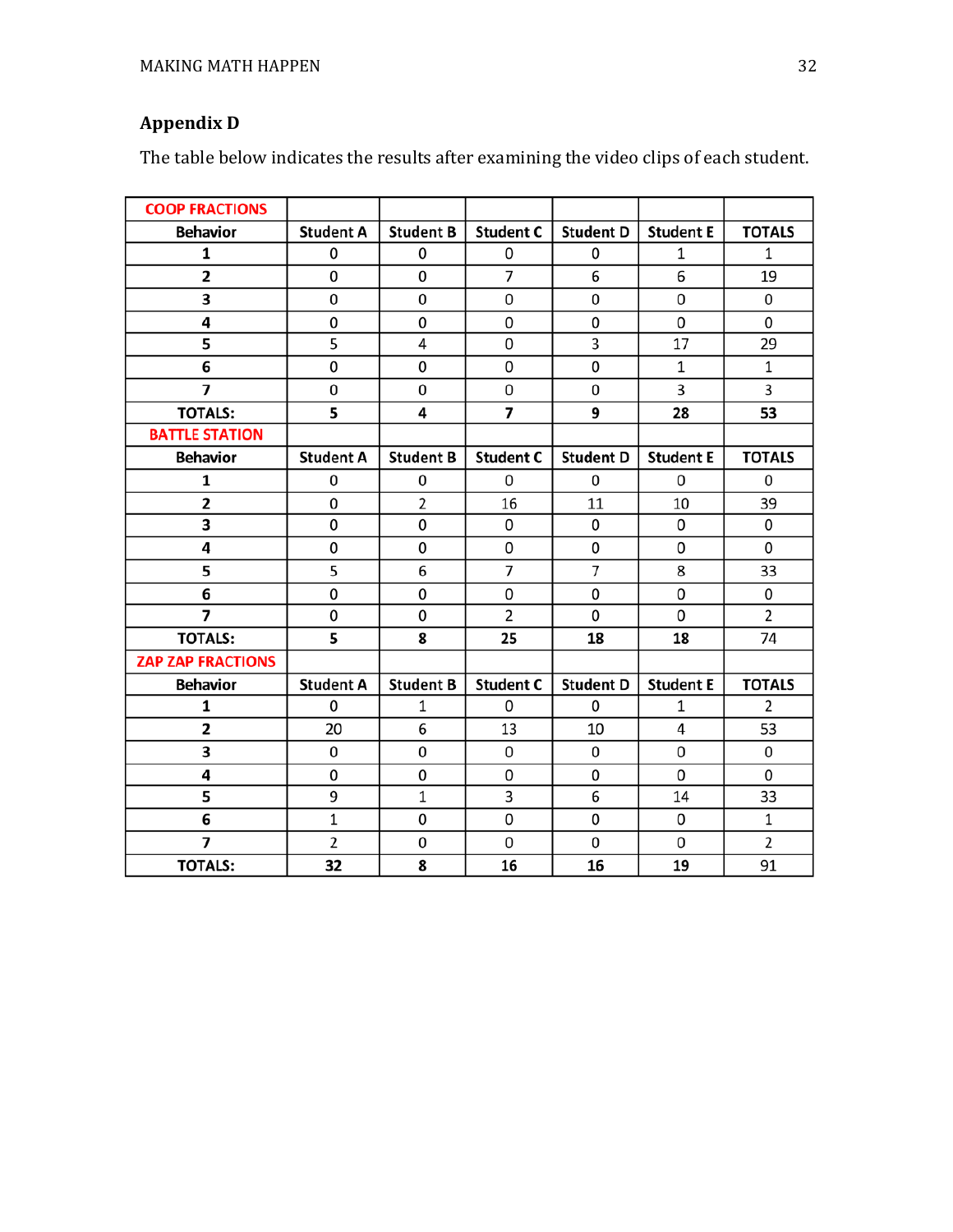

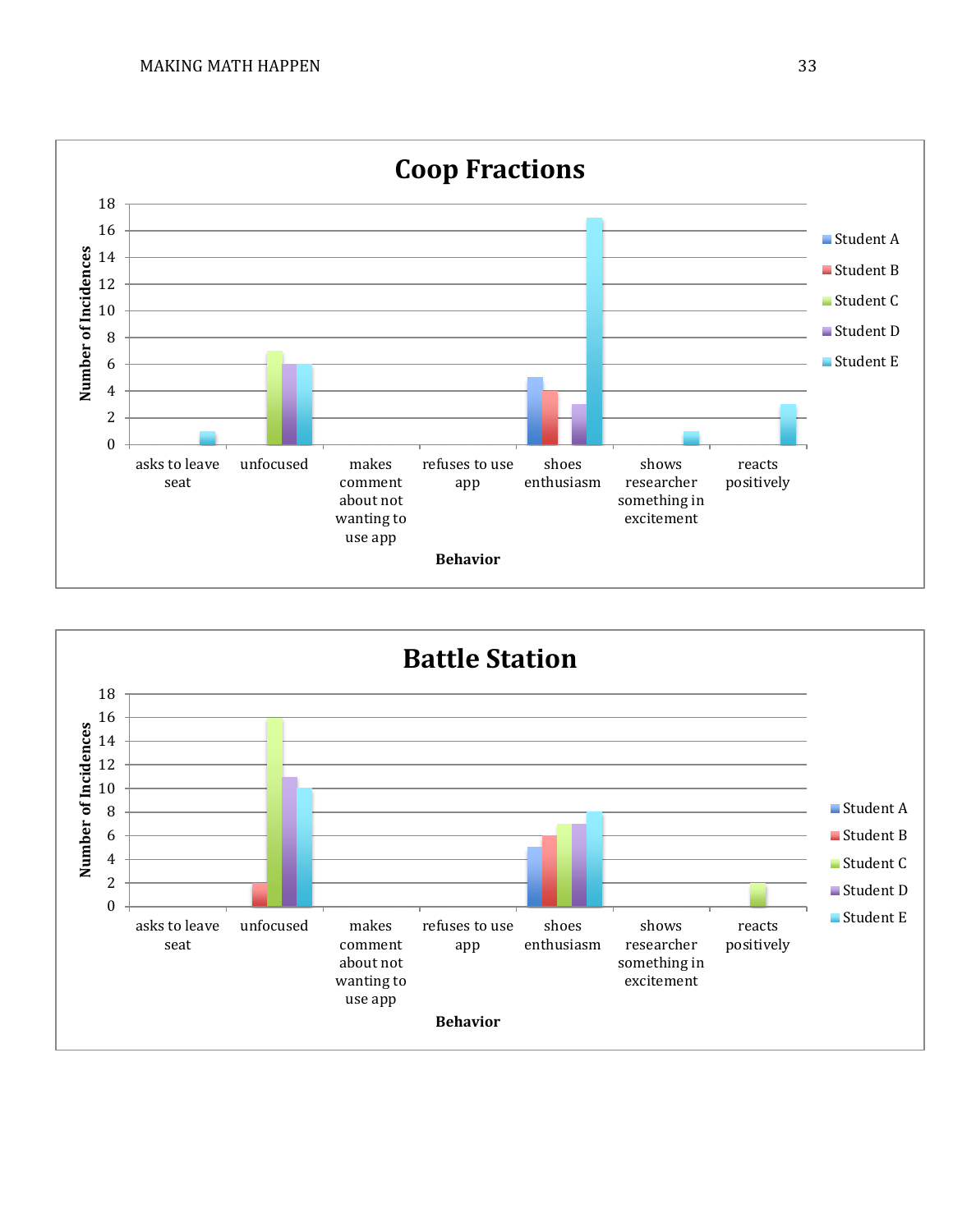